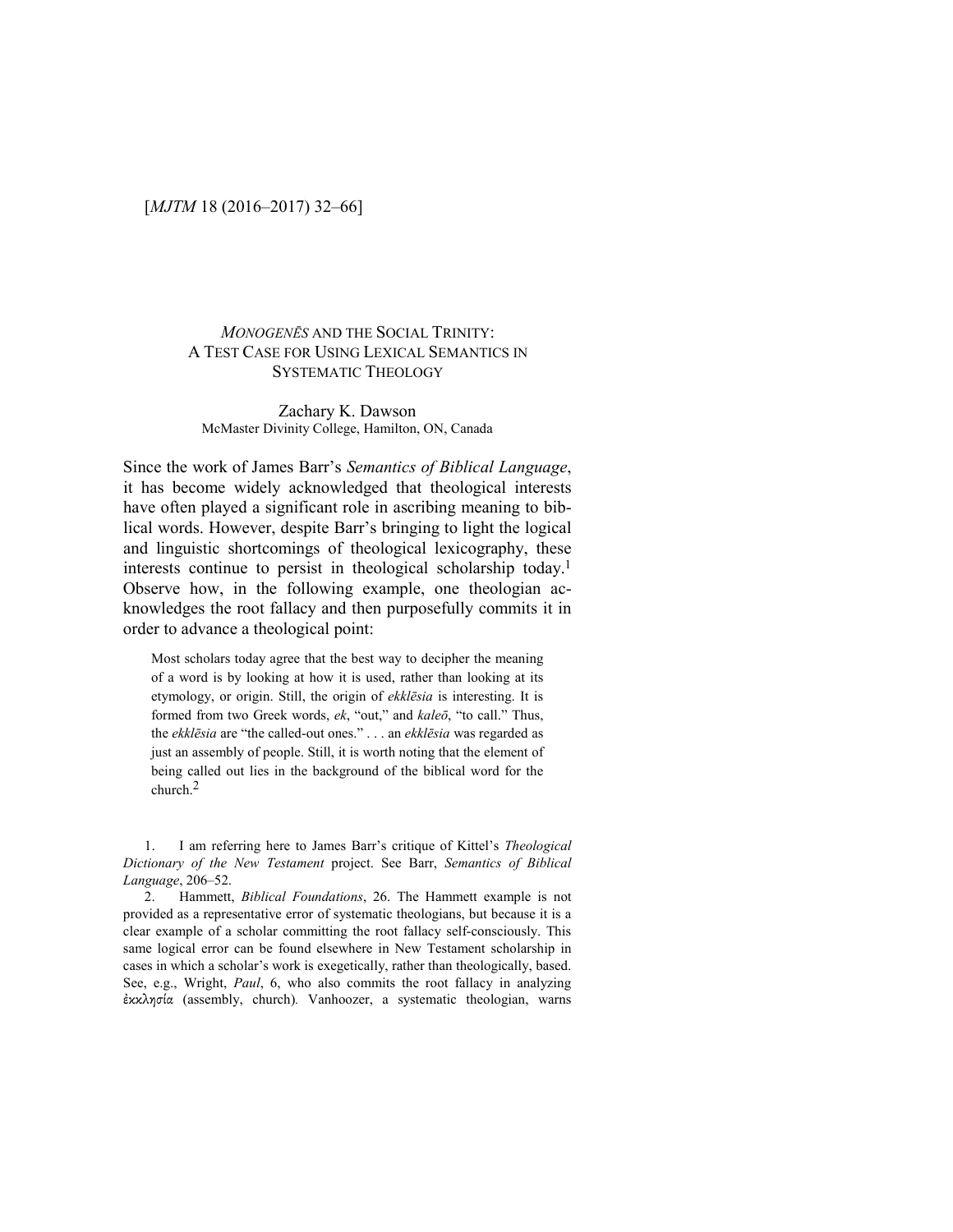Such etymological leveraging of biblical words could prompt the question of whether theologians should avoid theologizing from the basis of individual words altogether. I think the answer is no, but such theologizing should not entail bypassing the critiques of theological lexicography. Instead, when investigating the theological significance of individual words, both biblical and theological scholars should work with a model of lexical semantics that situates the investigation within modern linguistic theory. This is important because the study of words assumes a linguistic theory regardless of whether or not this theory is conscious to the scholar. Accordingly, theologians have a responsibility to be linguistically informed before they expound on the New Testament lexicon. In like manner, theologians, both biblical and systematic, have a responsibility to refrain from blindly adopting exegetical support simply because what they find affirms their argument or supports a certain theological or institutional doctrine.

In this essay I will address the issue that, since the publication of Barr's book, certain arguments for the meaning of biblical words have slipped into general acceptance while being, in reality, wolves in sheep's clothing—that is, theological positions dressed up in linguistic terminology. In particular, in this paper I will focus on a widely accepted root fallacy committed with the word µονογενής. A particular understanding of µονογενής in the Fourth Gospel has been routinely leveraged in biblical and

against this temptation for biblical theologians: "Biblical theology should not treat biblical words out of their literary context, but rather describe how they are used in the context of the literary whole of which they are a part" ("Exegesis and Hermeneutics," 58). Moisés Silva identifies ἐκκλησία (assembly, church) as one of the common Greek words that ministers who have a lack of familiarity with biblical languages use to make a theological point in their sermons (*Biblical Words*, 45). See also Baxter, "In the Original Text," who, in his unpublished MA thesis, explores numerous instances of theologically motivated fallacies in Old Testament and New Testament commentaries that were published since Barr's famous critique. Cf. Baxter, "Hebrew and Greek Word-Study Fallacies," 3–32; Carson, *Exegetical Fallacies*, 27–64; Porter, "Lexicons (Theological)," 195–96; Fewster, *Creation Language*, 27–30.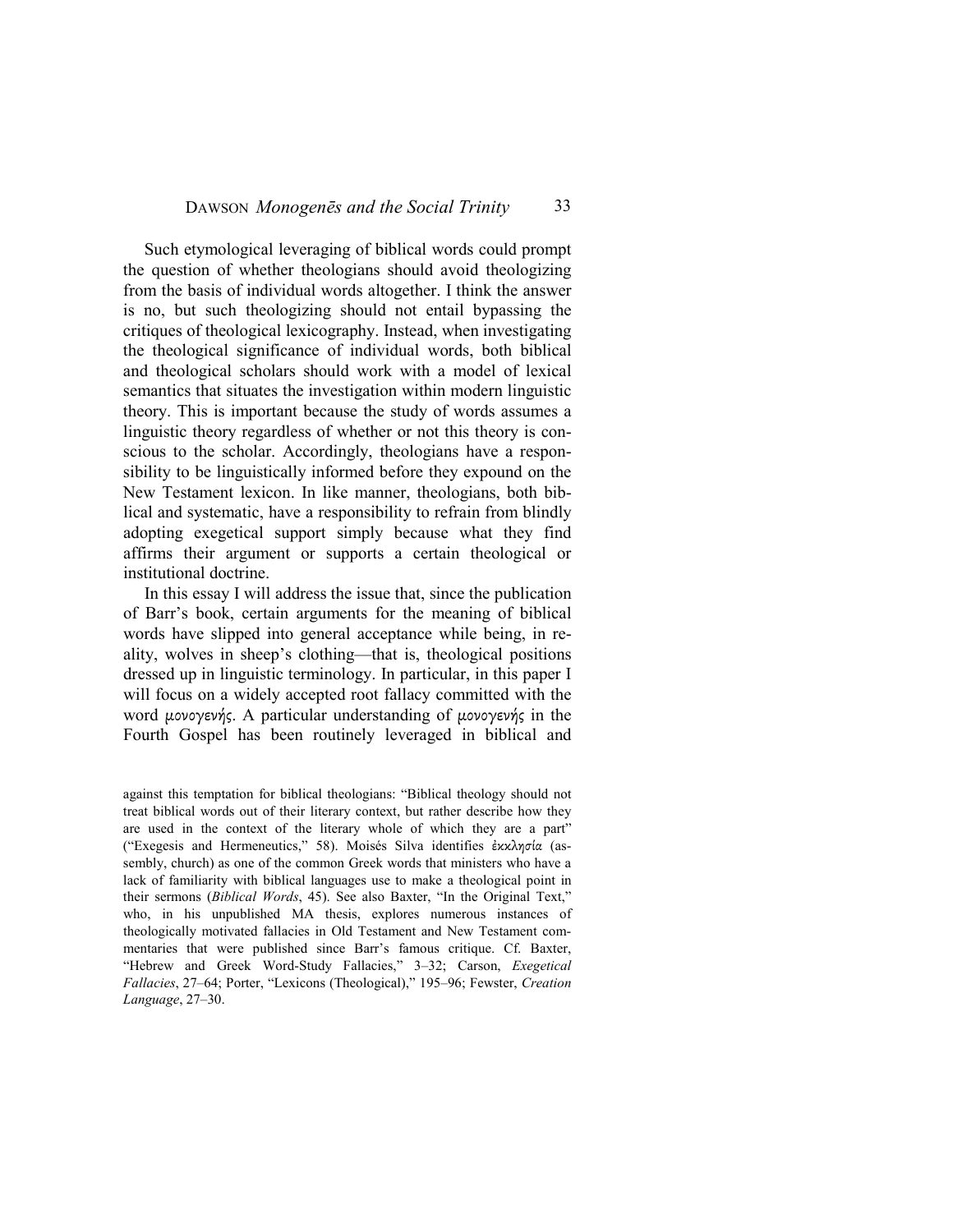systematic theology to legitimate the theological assertion that Jesus is God's unique Son *because he is divine*. Although I would affirm the Christological doctrine espoused by this view, I will seek to demonstrate that the linguistic argument for this understanding of µονογενής is fallacious.

In the second part of this paper I will be primarily constructive rather than critical. I will contend that there stands to be great gains in Christian theology if exegesis and theology are afforded their distinctive voices, neither one trying to force the other into submission. Thus, I will put forth an interdisciplinary argument; after marshaling the insights of modern linguistics with some additional help from social-scientific criticism to assign µονογενής a contextualized meaning in the Johannine literature, I will present the program of the social model of the Trinity (hereafter, social Trinity) as formulated by certain systematic theologians so as to bring into productive dialogue the different ways these two disciplines speak about the relationship between Jesus the Son and God the Father. Last, I will argue that the social program derived from the social Trinity can be more biblically grounded, with further implications inferred through the particular father-son relationship indicated by the term µονογενής.

### *Monogenēs in New Testament Scholarship*

The term µονογενής has generated much scholarly conversation over the last century, and one notable aspect of this particular conversation is that it has taken place across the disciplinary divide of biblical and theological studies. The reason for this "reaching across the aisle" was due to the problem of deciding on the best translation for µονογενής in English Bibles. Dale Moody addressed this issue in his 1953 article that defended the RSV's translation of µονογενής in John 3:16 as "only" against the KJV's "only begotten" because it "corrected an error repeated for fifteen centuries, and by making this correction they have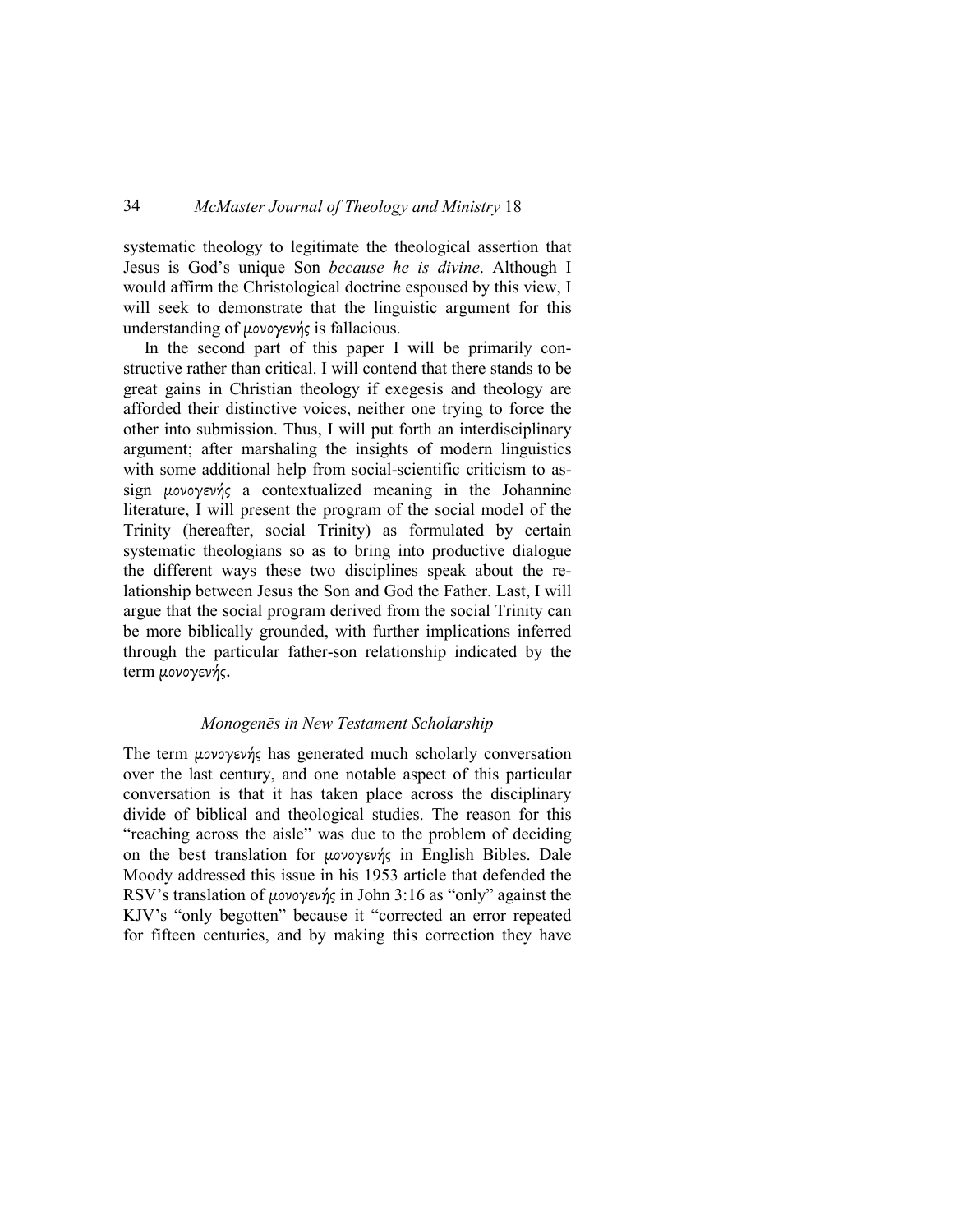rendered a translation that gives emphasis to the uniqueness and deity of Jesus Christ."<sup>3</sup>

Moody goes on to make the interesting claim that "the removal of the term 'only begotten' was prompted, not by theological interests, but by the plain demands of linguistic study."4 He defends this claim by making reference to various linguistic resources used in biblical studies from the late nineteenth century onward, such as Thayer's *Greek-English Lexicon of the New Testament* (1886), Ferdinand Kattenbusch's article in *A Dictionary of Christ and the Gospels* (1908), Walter Bauer's *Greek-English Lexicon of the New Testament* (1949–1952), Moulton and Milligan's *The Vocabulary of the Greek Testament*  (1930), Liddel and Scott's *A Greek-English Lexicon* (1940), Friedrich Büschel's article in Kittel's *Theologische Wörterbuch zum Neuen Testament* (1932), and especially Francis Marion Warden's unpublished doctoral dissertation, "Monogenēs in the Johannine Literature" (1938), which was completed at Southern Baptist Theological Seminary. Moody considered Warden's study the most comprehensive up to that time, and he endorsed his conclusion that "*monogenēs* means 'uniqueness of being, rather than any remarkableness of manner of coming into being, or yet uniqueness resulting from any manner of coming into being.'"5 In some form or another, these works concur that

3. Moody, "God's Only Son," 213. Other notable works that have taken this view include: Winter, "ΜΟΝΟΓΕΝΗΣ ΠΑΡΑ ΠΑΤΡΟΣ," 335–63; Kruijf, "Glory of the Only Son," 11–23; Pendrick, "*Monogenēs*," 587–600. Those who have argued that µονογενής denotes derivation of birth include: Büschel, "µονογενής," 737–41; Lindars, *Gospel of John*, 96; Bulman, "Only Begotten Son," 56–79, who, in addition to appealing to etymology, builds his argument on the patristic usage of the term to defend the Westminster Confession; Dahms, "Johannine Use of Monogenēs Reconsidered," 222–32, who argues that material found in Tobit, Philo, Justin Martyr, and Tertullian refute the rendering of µονογενής as "unique."

4. Moody, "God's Only Son," 213.

5. Ibid., 214, quoting Warden, "'Monogenēs' in the Johannine Literature," 35–36. The years listed for the books to which Moody refers are the publication years of the editions that Moody used, which would have been the most recent editions at the time. One can see that in Warden's definition there is theological motivation in assigning a meaning to the term; the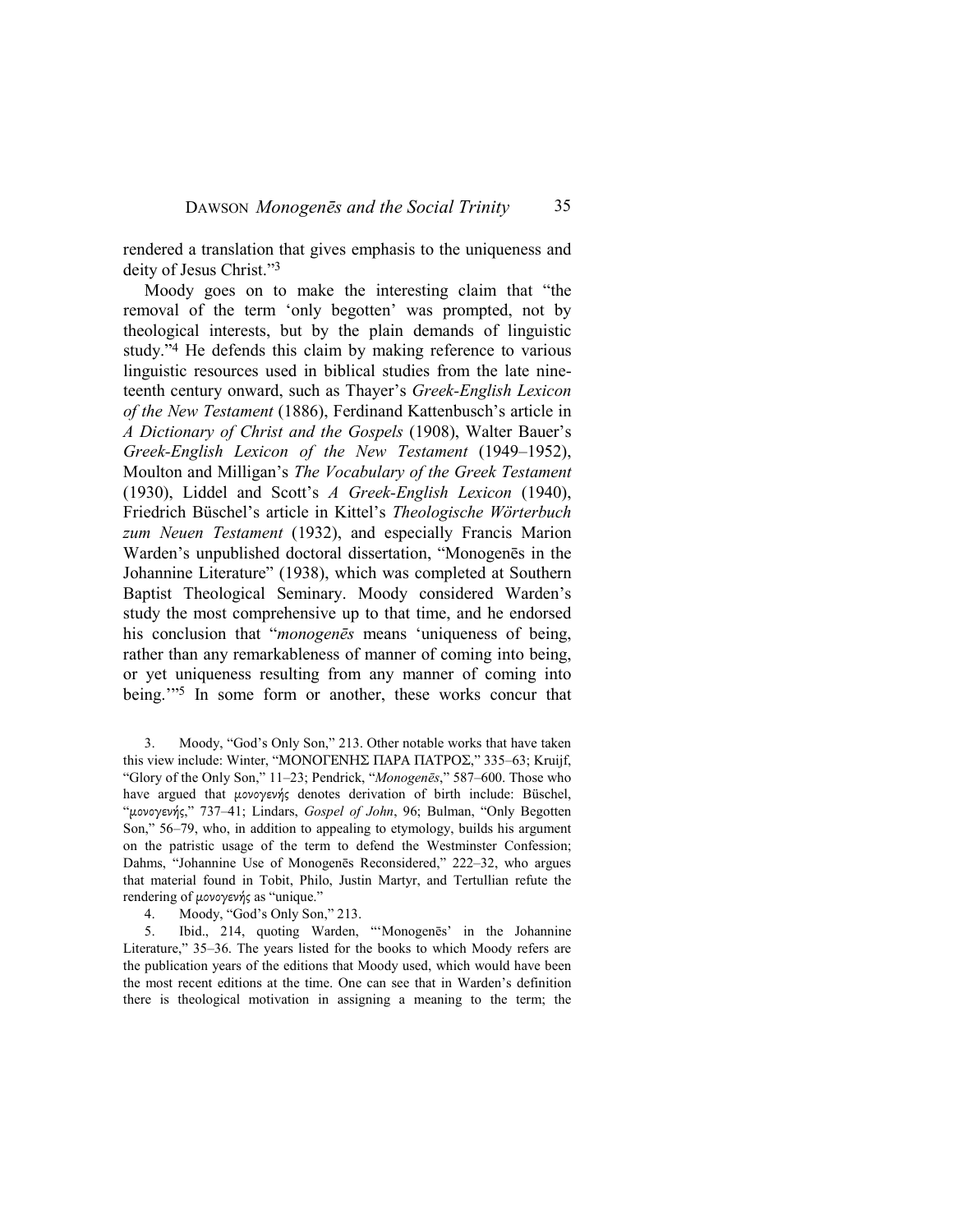µονογενής denotes "uniqueness," but Moody construed his sources in such a way to support the claim that the data adds up to mean "uniqueness of being" as it pertains to Jesus' deity in Johannine literature. Thus, for Moody, µονογενής has a semantic value that signifies Jesus' divinity.<sup>6</sup>

Understanding the meaning of μονογενής as "unique" has become the general consensus and has even been "canonized," so to speak, in D. A. Carson's *Exegetical Fallacies* as the correction of the long enduring root fallacy committed in the KJV. The rationale is worth reproducing here:

The word µονογενής (*monogenēs*) is often thought to spring from µόνος (*monos*, only) plus γεννάω (*gennaō*, to beget); and hence its meaning is "only begotten." Even at the etymological level, the γεν (*gen*)-root is tricky: µονογενής (*monogenēs*) could as easily spring from µόνος (*monos*, only) plus γένος (*genos*, kind or race) to mean "only one of its kind," "unique," or the like. If we press on to consider usage, we discover that the Septuagint renders יחיד (vāhîd) as "alone" or "only" ... without even a hint of begetting.... In Hebrews 11:17 Isaac is said to be Abraham's µονογενής (*monogenēs*)—which clearly cannot mean "only-begotten son," since Abraham also sired Ishmael and a fresh packet of progeny by Keturah (Gen. 25:1–2). Isaac is, however, Abraham's *unique* son, his special and well-beloved son.<sup>7</sup>

definition given prohibits certain theological views about the nature of Christ's eternality. Therefore, to claim that this conclusion is purely driven by linguistics is to fail to acknowledge the theological agenda motivating the study.

6. Moody, "God's Only Son," 217–18.

7. Carson, *Exegetical Fallacies*, 30–31. In his commentary on John's Gospel, Carson makes no mention of the term "unique," but instead explains that the NIV is more accurate in rendering µονογενής as "one and only" (or the "*one and only, best-loved* son" as Carson states) than those who have tried to revive the older rendering "only begotten" (*Gospel According to John*, 128). Carson and others add the more descriptive "best-loved" modifier on account of the LXX's rendering the Hebrew term יָחִיד as άγαπητός in certain instances as well as μονογενής in others. Since *της is translated in the LXX as άγαπητός and* µονογενής, some commentators have come to the conclusion that ἀγαπητός and µονογενής are semantically related, if not synonymous. This argument, however, runs into trouble when one considers all the contextual factors including theological and historical commitments—that went into rendering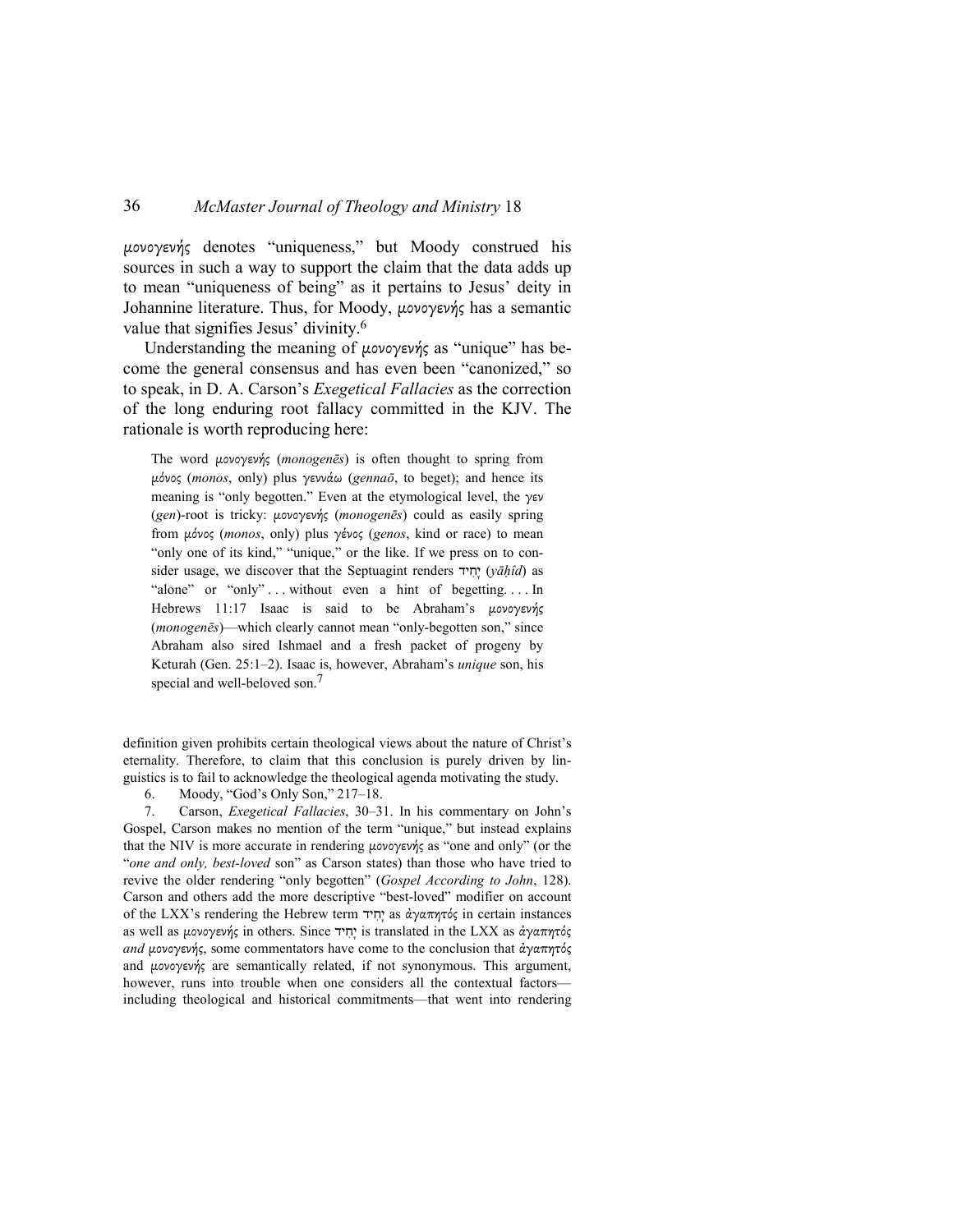#### DAWSON *Monogenēs and the Social Trinity* 37

There are several logical problems created by this explanation. The first problem involves the examples that Carson gives to explain why µονογενής means "unique." Carson, like several others before him, restricts instances of µονογενής to translation Greek; all of his examples come from the Septuagint. This seems to bypass the reality that languages are not coterminous between their respective cultures; the cultural environment(s) in which the Septuagint was produced does not correspond one to one with the culture in which the Hebrew Scriptures were composed, despite the degree to which the cultures would have been similar. Moreover, if we accept that certain lexical items have a referential meaning that points to certain objects or properties outside of language itself, then "we are not committed to the assumption that all the objects denoted by a particular term form a 'natural class.'"8 In other words, "the reference of a lexical item need not be precise and fully determined, in the sense that it is always clear whether a particular object or property falls within the scope of a particular lexical item."9 However, it is more appropriate to explore their application—that is, how "items of different languages can be

יְחִיד into Greek when the LXX translators were interpreting the relationship between Abraham and Isaac. That a word in Hebrew was rendered multiple ways in Greek translation does not mean that the Greek words are synonymous. Since Carson has rendered µονογενής as both "one and only" and "best-loved," he has accounted for the different ways in which the LXX treated the word יְחִיד, but he could be accused of committing the illegitimate identity transfer fallacy in the process. See also Bruce, *Gospel of John*, 41, who actually translates µονογενής in John as "best-loved" *because* יד ִח ָי was translated as ἀγαπητός and µονογενής in the LXX, the logic of which is strange because this in effect is a translation of the Hebrew term into English rather than the Greek term. For other commentators who allow the discussion of the translation of יד ִח ָי to inform their decision on the meaning of µονογενής, see Beasley-Murray, *John*, 14; Köstenberger, *John*, 43–44; Keener, *Gospel of John*, 1:414, though Keener is more careful to suggest that "[b]ecause µονογενής often translates יחיד, and יחיד could also be rendered ἀγαπητός . . . it was natural that μονογενής should eventually adopt nuances of ἀγαπητός in biblically saturated Jewish Greek" (1:414). Nevertheless, Keener's explanation, though not committing the same logical fallacies as others, is still speculative.

- 8. Lyons, *Introduction to Theoretical Linguistics*, 426.
- 9. Ibid.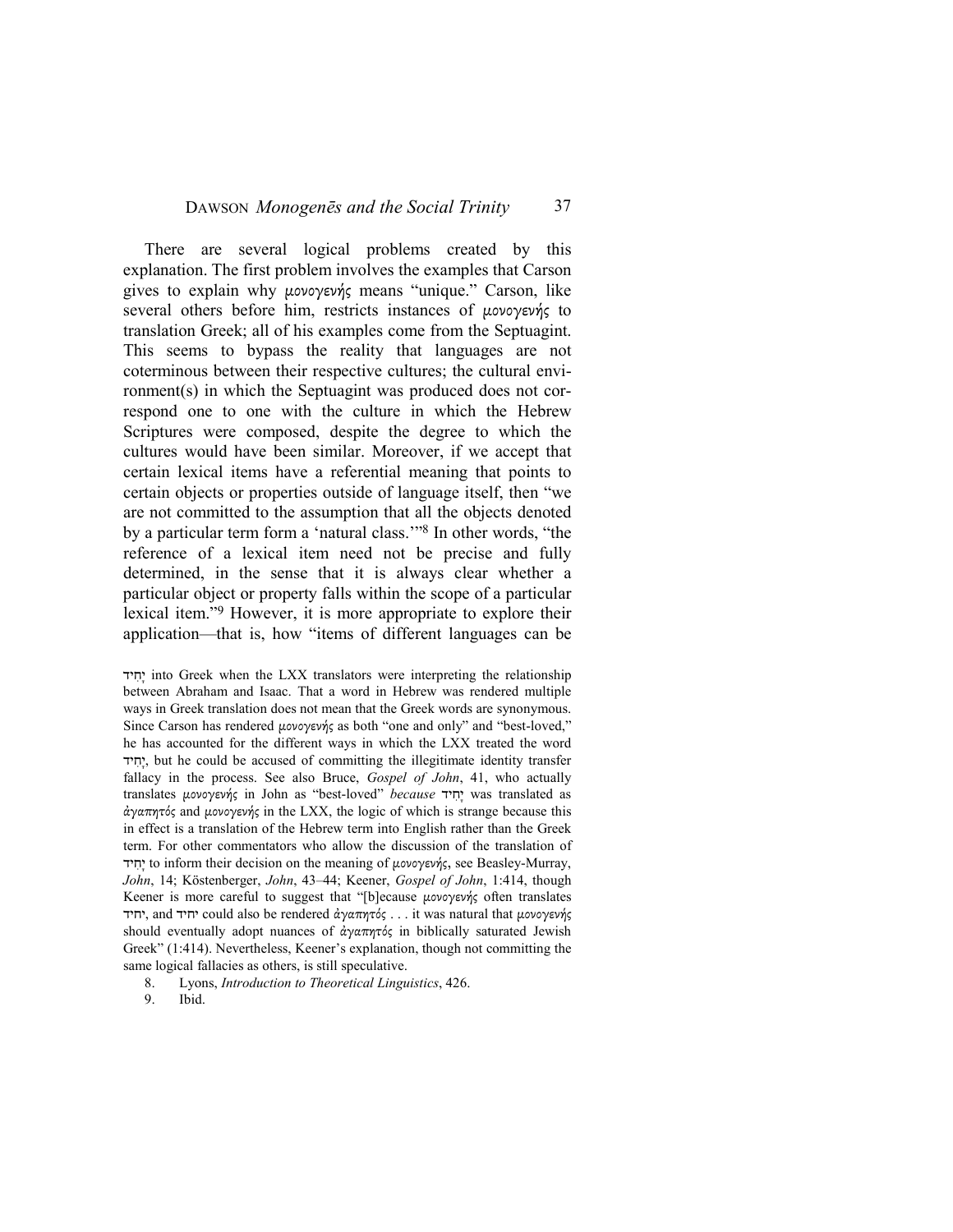put into correspondence with one another on the basis of the identification of common features and situations in the cultures in which they operate"—because the notion of applicability ultimately rests upon the intuitions of those doing the translating.10 Thus, it is not very helpful to discuss the similarity between μονογενής and יְחִיד in relation to their ostensive definitions within their respective languages.

Second, the examples that Carson gives do not all pertain to familial relationships, which is clearly the sense in view in John's prologue and in John 3:16, which Carson cites. To use examples from various contexts to clarify the meaning of µονογενής imposes a highly general meaning on the term without letting context constrain the word's meaning in each instance of its use. To be sure, it is true that all instances of µονογενής denote a common, highly abstract meaning, but this meaning is always modulated by context, which I will discuss more below. And as is evident even in Carson's brief explanation, µονογενής was used in multiple contexts, so one should not preclude the possibility of semantic variation for this term.

Third, the reference to Isaac as a µονογενής does not, as Carson claims, preclude the meaning of "only begotten." While Isaac was not Abraham's only child, he was the only child born *to Sarah*, the only child according to the promise. We need not be extremely rigid or prescriptive in our linguistic sensibilities here.11 Last, it seems that for Carson the meaning of µονογενής is still to be determined by, or at least heavily based on, the two roots µόνος and γένος. This is ironic, since Carson uses µονογενής to exemplify the root fallacy, though the root fallacy he refers to is the falsely attributed root γεννάω.<sup>12</sup>

- 10. Ibid., 433–34.
- 11. See McHugh, *John 1–4*, 99.

12. Beginning with Moulton and Milligan, *Vocabulary*, 416–17, it has been argued that the root of μονογενής could not have been from μόνος and γεννάω because the double nu would be expected. Reconstructed forms such as µονογέννητος and µονογένητος are not found anywhere in extant documents from the first four centuries CE, which allows for the possibility that µονογενής could have been an appropriate term to refer to an only child. See also McHugh, *John 1–4*, 100.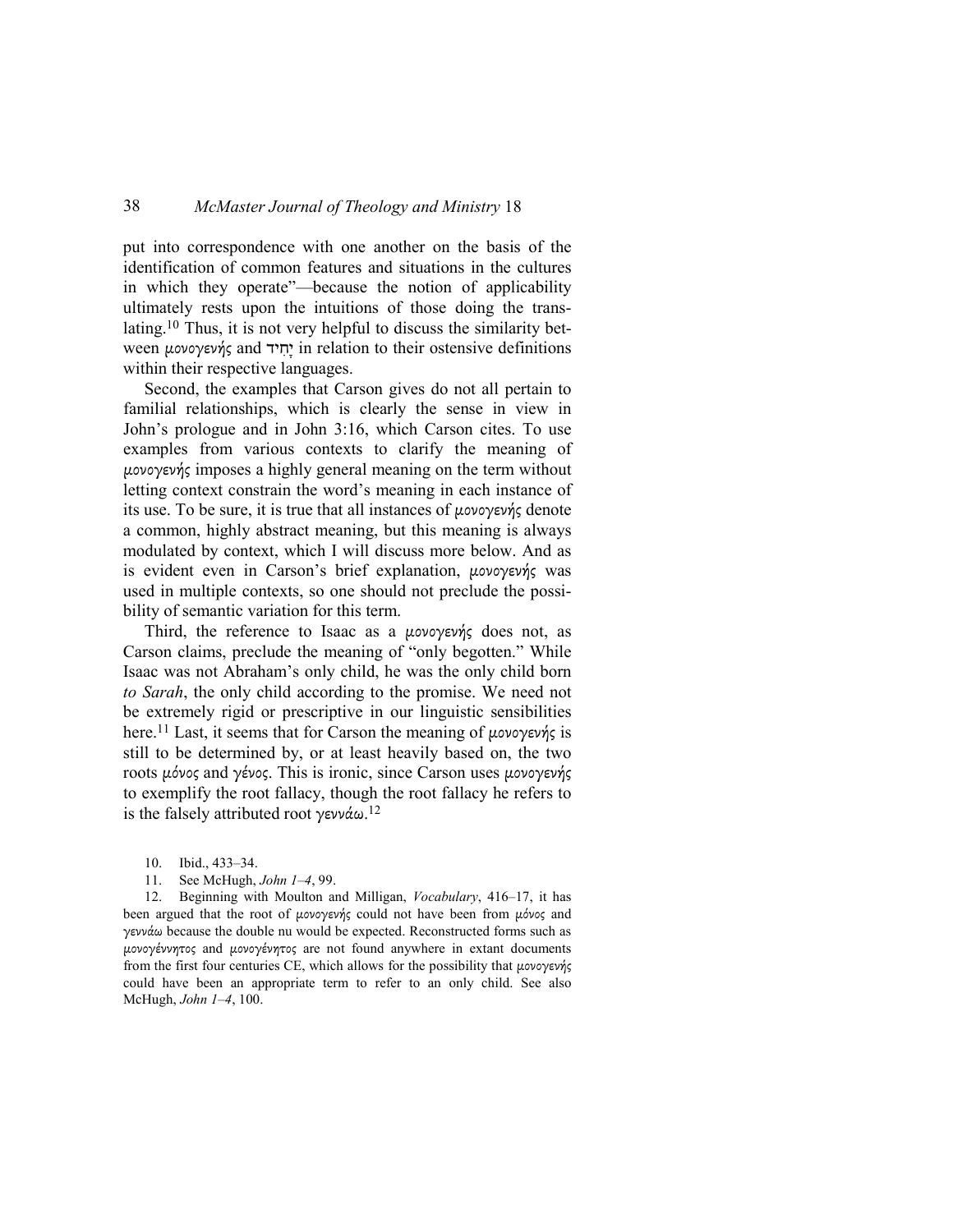Scholars have continued to rely on Warden's doctoral dissertation, even if indirectly, to make the theological case that µονογενής refers to Jesus' divinity. For example, Köstenberger and Swain comment that the first mention of Jesus' sonship in the Fourth Gospel designates "Jesus as God's 'one-of-a-kind Son' (*monogenēs*; 3:16, 18; cf. 1:14, 18)" and state that this "precise term is unique to the Fourth Gospel . . . and stresses his unique relationship with [the Father] . . . It is likely that 'one of a kind' in John's context refers to Jesus' uniqueness in that 'he is *both* the *human* Son of Joseph *and* the *divine* Son of God.'"<sup>13</sup> This assertion, however, is misleading for a couple of reasons. First, John's Gospel is not the only book in the New Testament to use the word µονογενής; it also occurs in Luke 7:12; 8:42; 9:38; Heb 11:17; and 1 John 4:9 (9 times in the New Testament in total). To be precise, John is the only New Testament writer to refer to Jesus with the term µονογενής. But still, Köstenberger and Swain seem to misconstrue the data by suggesting that there is some special meaning attached to µονογενής in John's use of it simply because he is the only New Testament writer to describe Jesus with this term; in other words, µονογενής has a unique meaning in John, a one-of-a-kind meaning, as it were. Second, there is not enough consideration given to the linguistic grounds for the claim that µονογενής can be infused with the theological meaning that Jesus is the son of Joseph *and* the Son of God. Contextually, this does not make sense, because Joseph is nowhere mentioned in John's prologue or in any immediate cotext with the term μονογενής.<sup>14</sup> It would seem that theological rather than linguistic considerations are the primary driving force behind this interpretation.

The word µονογενής occurs frequently outside the New Testament. As noted above, there are many occurrences in the Septuagint, and it also appears in the work of other writers, from Plato to Josephus to Eusebius. It can be generally observed that

<sup>13.</sup> Köstenberger and Swain, *Father, Son and Spirit*, 76–77, who quote from Walker, "John 1.43–51," 41 n. 37. Köstenberger also quotes this view in his commentary on John (*John*, 44).

<sup>14.</sup> Joseph is mentioned as the father of Jesus in John 1:45 and 6:24.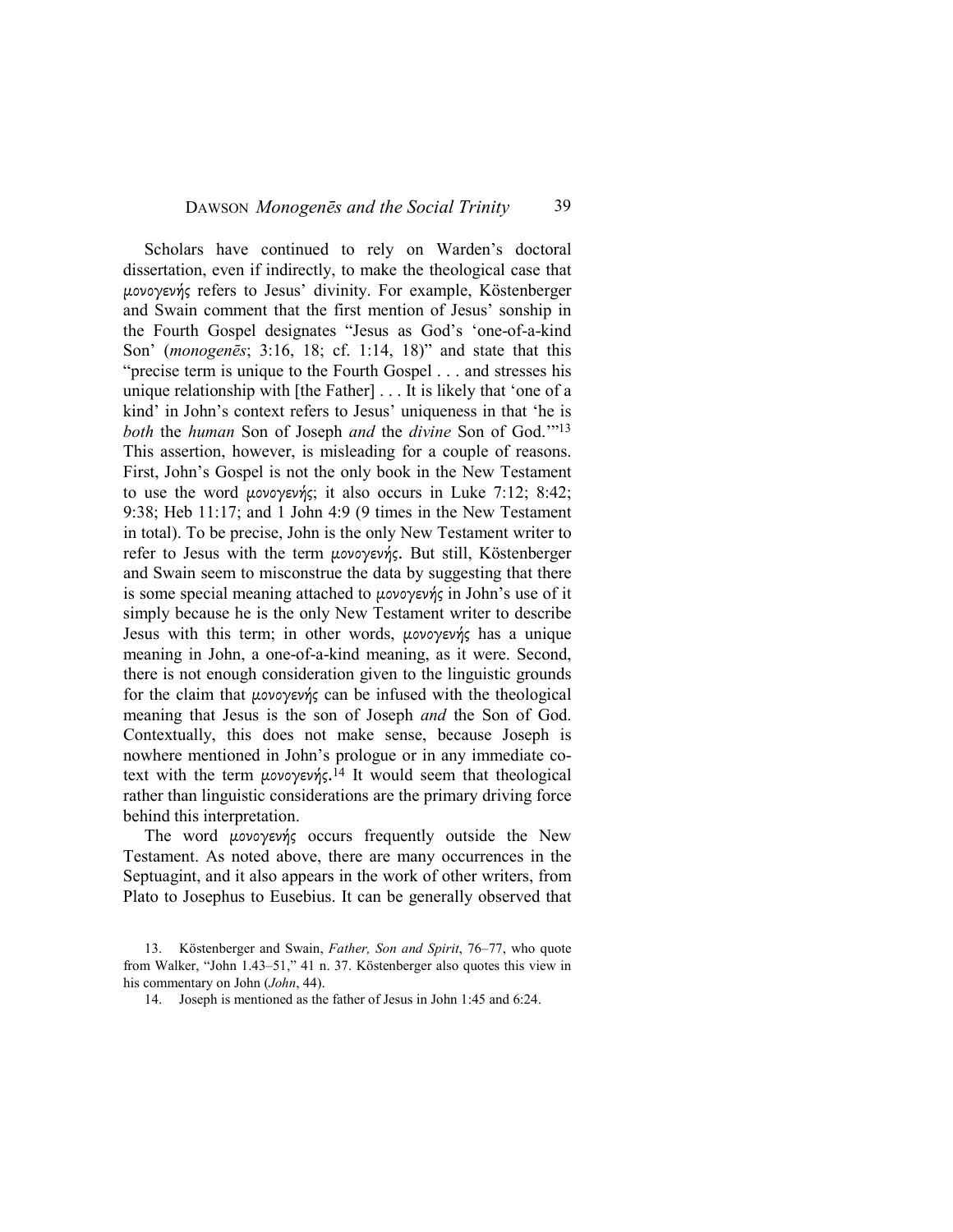when the term is used in the context of familial relations, it refers to an only child.15 An instance in Tob 3:15 all but defines the term in its familial usage: "I am my father's only child [µονογενές]; he does not have another child to be his heir." However, the word can take on other connotations in different contexts. For instance, in 1 Clement 25:2 the phoenix is described as a μονογενές ὑπάρχον, being "unique" or "alone in its kind." Therefore, at an abstract level µονογενής signifies a kind of singularity, but it does not necessarily signify "uniqueness of being" when it is used within the context of familial relationships. In certain contexts, however, singularity can certainly signify uniqueness, as with the phoenix, and this usage of µονογενής is evidenced more than once in antiquity.<sup>16</sup>

With this selective discussion of how µονογενής is discussed in New Testament scholarship, I have tried to show that there is a fundamental problem with matching a theological position with a word's assigned dictionary meaning. This approach forfeits any claim to be linguistically informed in any critical sense because it does not acknowledge that the meanings that words contribute in texts are inextricably connected to their function in use. Neither is such an approach equipped with a sufficient theory of language that takes into account analogous meanings of words—that is, how a common usage of a word can be used to convey meaning in another contextual field. It is reasonable to expect that a linguistic theory furnished with the descriptive tools to deal with analogous meanings of words will be needed to analyze a document that is as rich in symbolism and metaphor as the Fourth Gospel, and this applies especially to the use of µονογενής in this book because, as is universally agreed, this term connotes theological meaning but not in the way that is

15. See Judg 11:34 (LXX [A]); Tobit 3:15; 6:11; *Psalms of Solomon*  18:4; Luke 8:42; 9:38; Heb 11:17; Herodotus 7.221; Hesiod, *Theo*. 426; *Op*. 376. Keener notes that "only child" was the most common meaning for µονογενής (*Gospel of John*, 1:14).

16. See Wis 7:22, where µονογενής collocates with many other adjectives that describe the spirit of wisdom: νοερόν (understanding), ἅγιον (holy), πολυµερές (multifaceted), among others. For other examples, see Büschel, "µονογενής," 738 n. 5.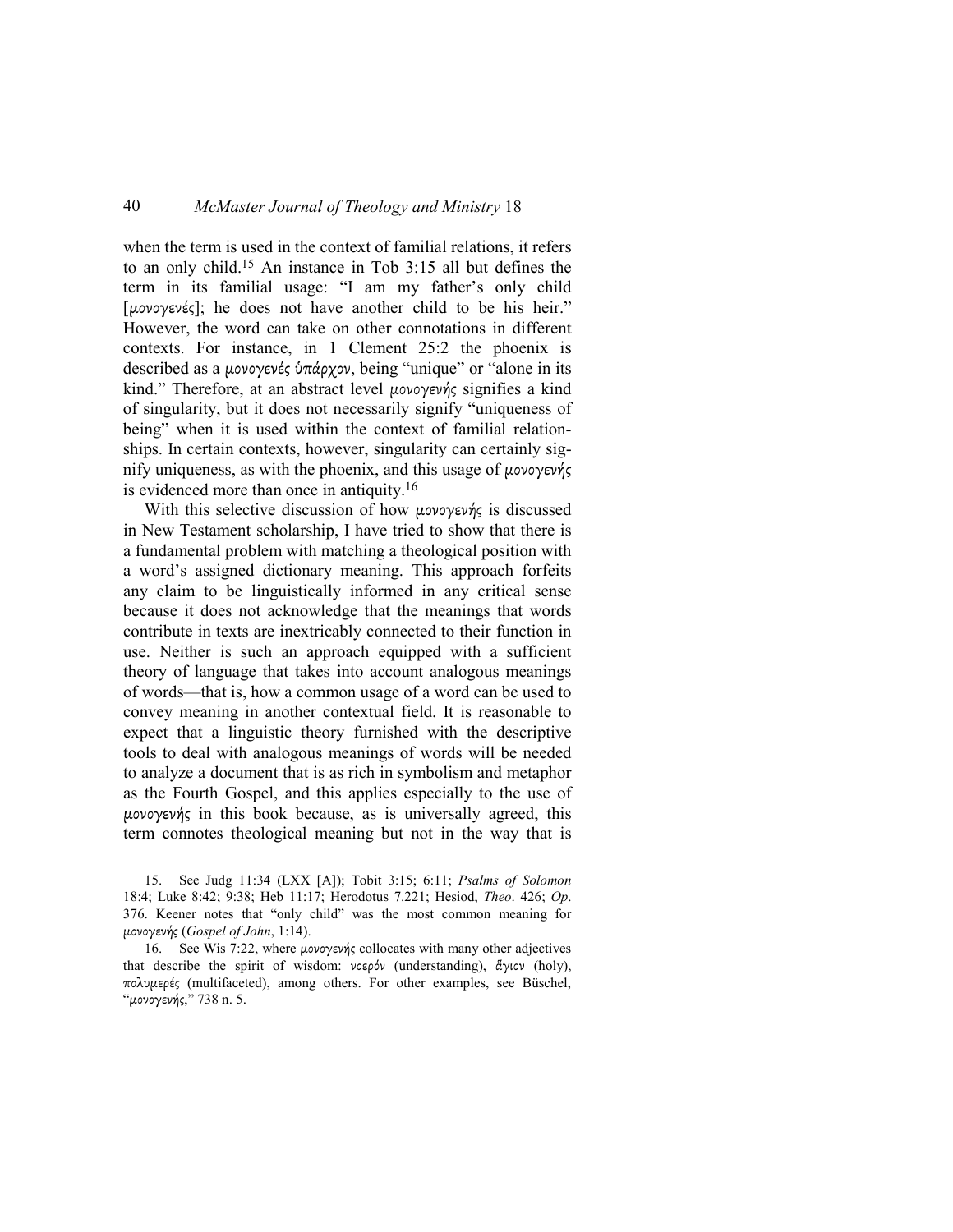typically asserted. Previous studies have attempted to try to make the meaning of the word conform to theological presuppositions rather than allowing the context to shape how the word is understood. A model of lexical semantics would reverse this orientation, and so it is to a linguistic theory of lexical semantics that I now turn.

#### *A Theory of Lexical Semantics*

Here I will briefly articulate a theory of lexical semantics that is both *functional* and *minimalist* in orientation. Specifically, I will make use of Systemic Functional Linguistics (SFL), with an incorporation of the work of Charles Ruhl (a formalist), who is known for his theory of lexical monosemy.17 In the next section this theory will be applied to John's use of µονογενής and the meaning that can and cannot be attributed to it.

Functional linguistic models understand meaning to come from particular instances of language use, where extra-linguistic factors constrain the meanings of a particular utterance; a text means what it means because of the context in which it is written or spoken, and this meaning-making process informs how we can talk about the meaning of individual words.18 The process of using language is also understood as a semiotic process, "a process of making meanings by choosing,"19 which is built on the longstanding linguistics mantra that "meaning implies choice."<sup>20</sup> Also, lexical analysis is approached in linguistics through either a maximalist or a minimalist orientation to meaning. Maximalists "attempt to deduce as much as possible from the literal meanings of verbal expressions and tend to assume richness and ambiguity in the meanings of words," whereas minimalists "attribute more importance to the pragmatic rules of reinterpretation as opposed to literal meanings and tend to accept only

18. See Leckie-Tarry, *Language and Context*, 12; Kress and Hodge, *Language as Ideology*, 13.

19. Eggins, *Introduction*, 3.

20. See Lyons, *Introduction to Theoretical Linguistics*, 415–16.

<sup>17.</sup> See Ruhl, *On Monosemy*.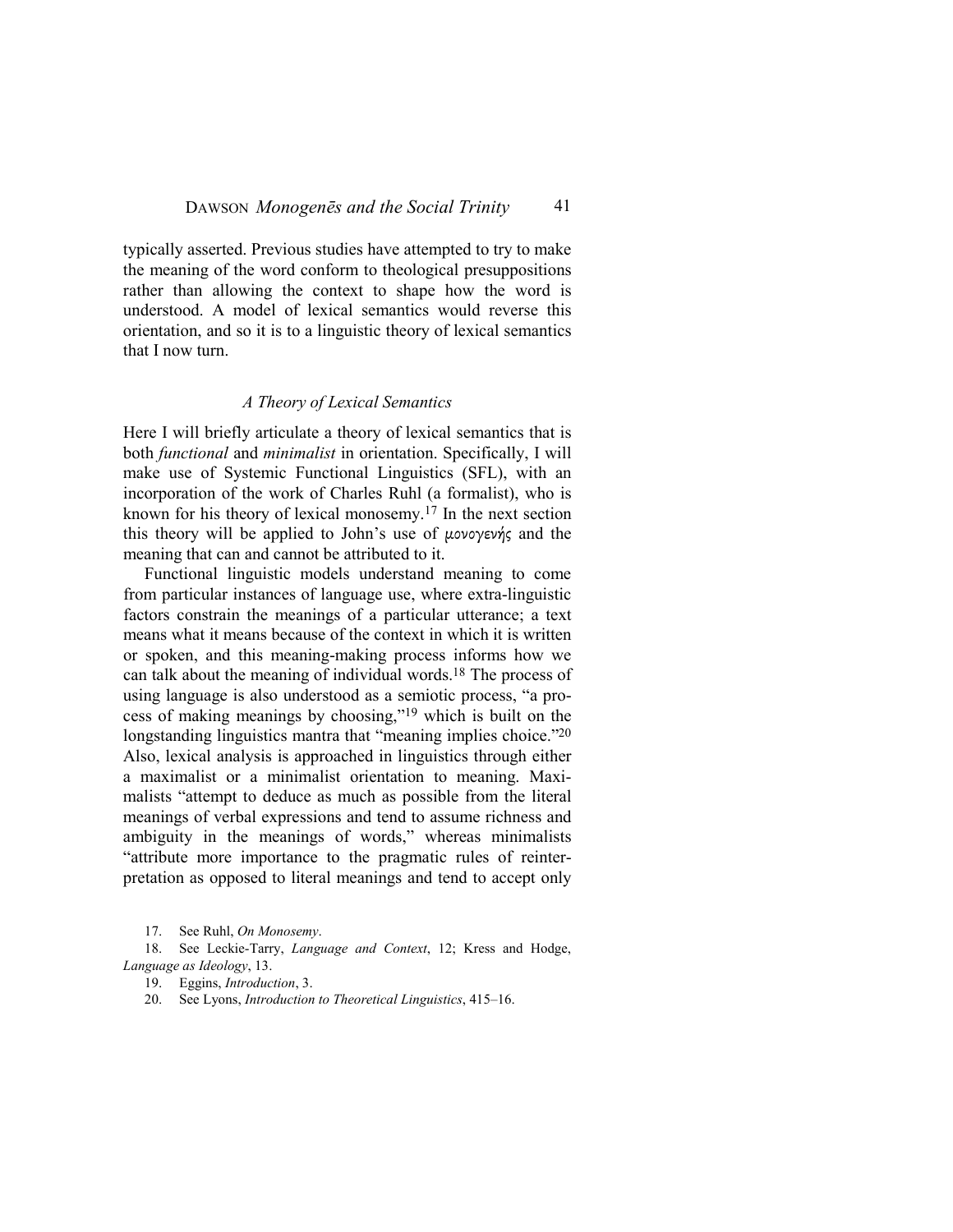minimal meanings and unambiguous words."21 Minimalists allow for the co-textual and contextual environments to shape the particular meanings words contribute to a particular text; it is not the inherent meanings of words themselves that are primarily responsible for making meaning. Because of this, the minimalist view is more compatible with a functional view of linguistics.

As indicated above, a problem with much of the scholarship on µονογενής is that scholars have attributed to this word a single, fixed meaning and have supposed that this meaning contributes maximally to the text, so much so that the notion that Jesus is divine is communicated by means of the word itself. However, this understanding of µονογενής fails to acknowledge that words have semantic variation, not necessarily because words inherently have multiple meanings, but because they have the characteristic of modularity where single, basic meanings of lexemes can be "modulated" by means of how they are contextualized and routinely used in a language community.<sup>22</sup> Consider, for example, the word "take" as Ruhl has used it to illustrate the point that words have ranges of interpretations that are instigated by their context:

(1) The thief took the jewels. (2) The thief took his own jewels. (3) The jeweler took his jewels. (4) The jeweler took his hat. (5) John took his hat (6) The king took the jewels<sup>23</sup>

These different uses of "take" demonstrate that a single lexeme has the semantic variability to be interpreted in numerous ways. In the first sentence "take" would be expected to mean "steal," though there is not enough context to warrant a definitive interpretive conclusion. The sense of "steal" in "take" becomes less likely with the other sentences, though this interpretation is not completely ruled out. There are multiple kinds of taking that are possibilities, and stealing is only one of them.

- 21. Posner, "Semantics and Pragmatics," 100.
- 22. Ruhl, *On Monosemy*, 6.
- 23. Ibid.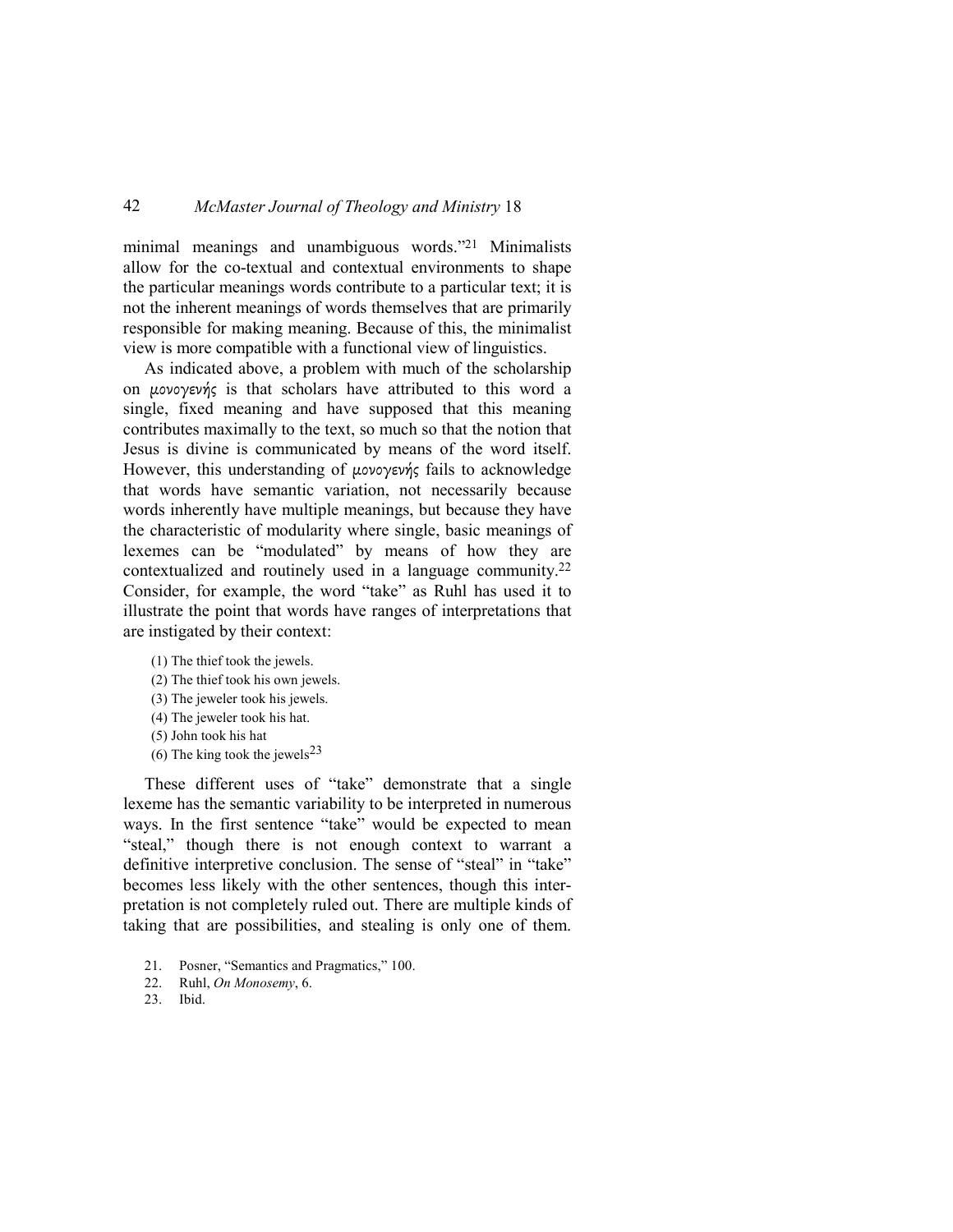According to Ruhl, there are four pragmatic reasons why the "stealing" interpretation of "take" is appropriately inferred from the first sentence and not the others; these reasons are:

(1) that the thief is so described at least in part because of what he is doing in this sentence;

(2) that the jewels do not belong to the thief;

(3) that jewels are something very likely to be stolen;

(4) that the thief is acting in the stealthy way that we know thieves act.24

Thus, the lexical meaning of "take" on its own is not enough to determine its meaning in the sentence. For a monosemic position such as the one taken by Ruhl, most words in a language have a single meaning, but this meaning is highly abstract and therefore removed from the particular details of any use.<sup>25</sup> Pragmatic and contextual elements are necessary to understand how a word's meaning contributes to the meaning of a particular utterance. Therefore, since context constrains and shapes the meaning of words in a text, this implies that interpretative judgments should not be so heavily placed on the meanings of words alone.

In addition to being concerned with the individual meanings of words, a theory of lexical semantics is also concerned with how words are used to make meaning. According to a functionalist view of linguistics, there are certain patterns of language characteristic of communities that contribute to how the

<sup>24.</sup> Ibid.

<sup>25.</sup> Ibid., ix. Ruhl admits that not all words are monosemic in English, but he argues that the standard expectation should be that words have a single abstract meaning (*On Monosemy*, xi). This is termed the monosemic bias principle. To substantiate this claim Ruhl makes use of what he calls the comprehensiveness principle, which states that "the measure of a word's semantic contribution is not accuracy (in a single context) but comprehensiveness (in all contexts)" ("Data, Comprehensiveness, Monosemy," 172). Thus, the meaning of a word is determined by taking all the instances in which that word is used in a corpus and then distilling the commonality that they all (or the vast majority) share.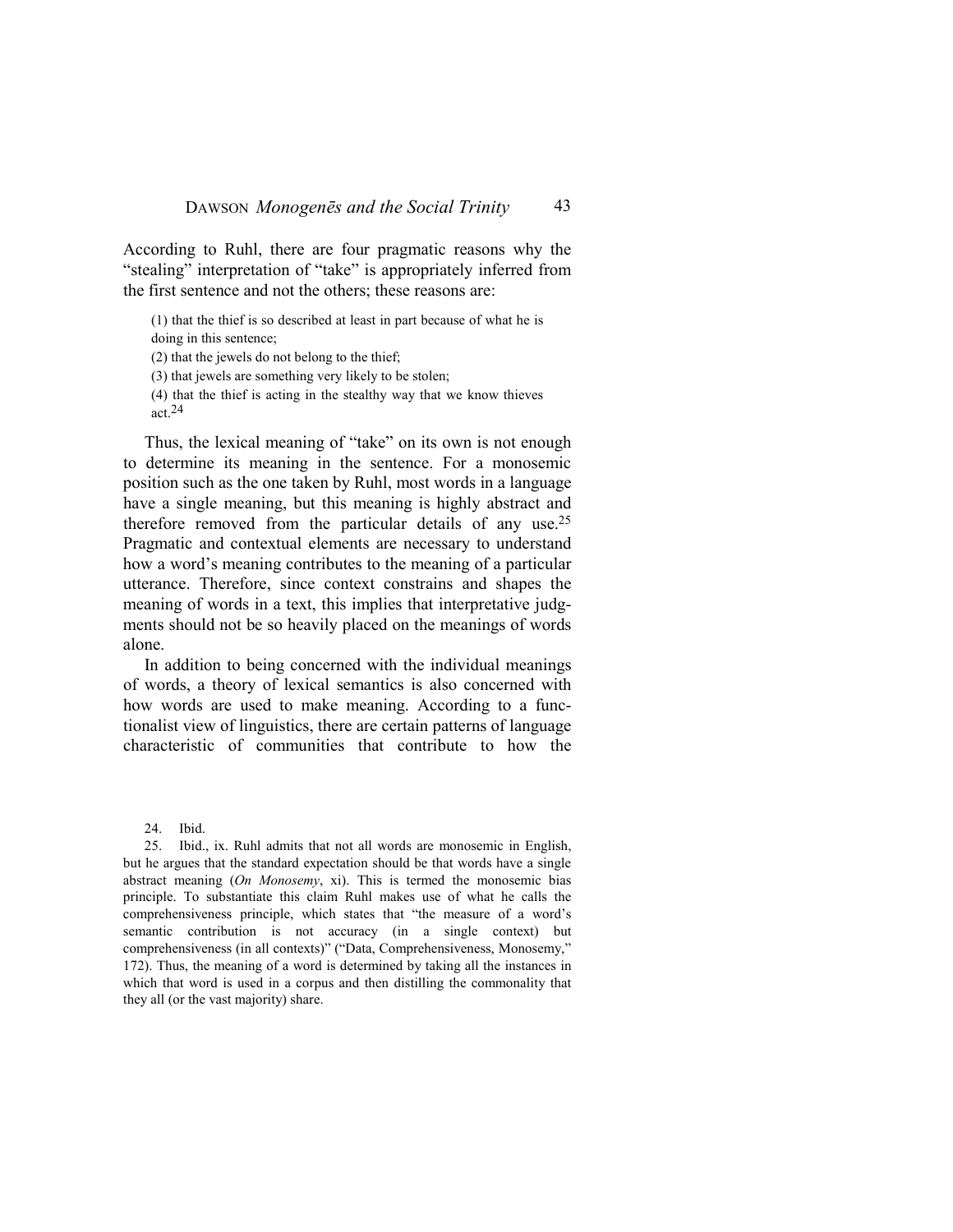meanings of words modulate in context.26 Jay Lemke, a systemic-functional linguist, explains that "lexical choices are always made against the background of their history of use in the community[;] they carry the 'freight' of their associations with them."27 This acknowledges that when words are commonly contextualized in a particular way, their meanings can often be expected to remain stable. So with the example of "take" above, when a text is situated within a context pertaining to criminal activity, or robbery more specifically, the word "take" can be expected to assume its sense of "steal."

It is important, then, to differentiate the ways words can mean or have meaning. Lemke divides word meaning into three categories: *lexical*, *use*, and *thematic* meaning. *Lexical* meaning refers to the meaning potential of a word in a network of lexicogrammatical options; it also addresses its inherent meaning—the

26. Here I am consciously integrating a view of lexical monosemy with a functional view of language. This shifts the focus of monosemy from Ruhl's formalist paradigm of linguistics to a functionalist paradigm. This does not necessarily shift the theory of monosemy as much as it shifts the goal that using this theory attempts to achieve. I admit that to claim that words have a highly abstract, fixed meaning entails some formalist commitments to linguistics. Indeed, as Ruhl states, "the most functional linguistic ability is based on a high degree of formal autonomy" (*On Monosemy*, ix). However, not everyone with a functionalist view of language would be willing to concede this much. For a study that adapts Ruhl's monosemy for a functional model of New Testament Greek see Fewster, *Creation Language*; Fewster, "Towards a Model of Functional Monosemy," 251–76; Porter, "θαυµάζω," 75–79.

27. Lemke, "Interpersonal Meaning," 85. I make use of Lemke's work in this article because his model of lexical semantics is situated within a welldeveloped linguistic model that takes into account how texts (and even words) take on meaning against the wider backdrop of their cultural context. Lemke's model is systemic-functional, but with a particular orientation to intertextuality, which draws especially on the Bakhtinian concepts of heteroglossia and dialogism. Scholars have begun to use Lemke's work productively in New Testament studies to understand how the use and reuse of thematic patterns of a community's texts create and negotiate meanings, and according to Lemke's model, this exercise can also be carried out with the thematic uses of single words. For works making use of Lemke's model in New Testament studies, see Xue, *Paul's Viewpoint on God*; Xue, "Intertextual Discourse Analysis," 277– 308; Xue, "Analysis of James 2:14–26"; Dawson, "Books of Acts and *Jubilees*  in Dialogue," 9–40.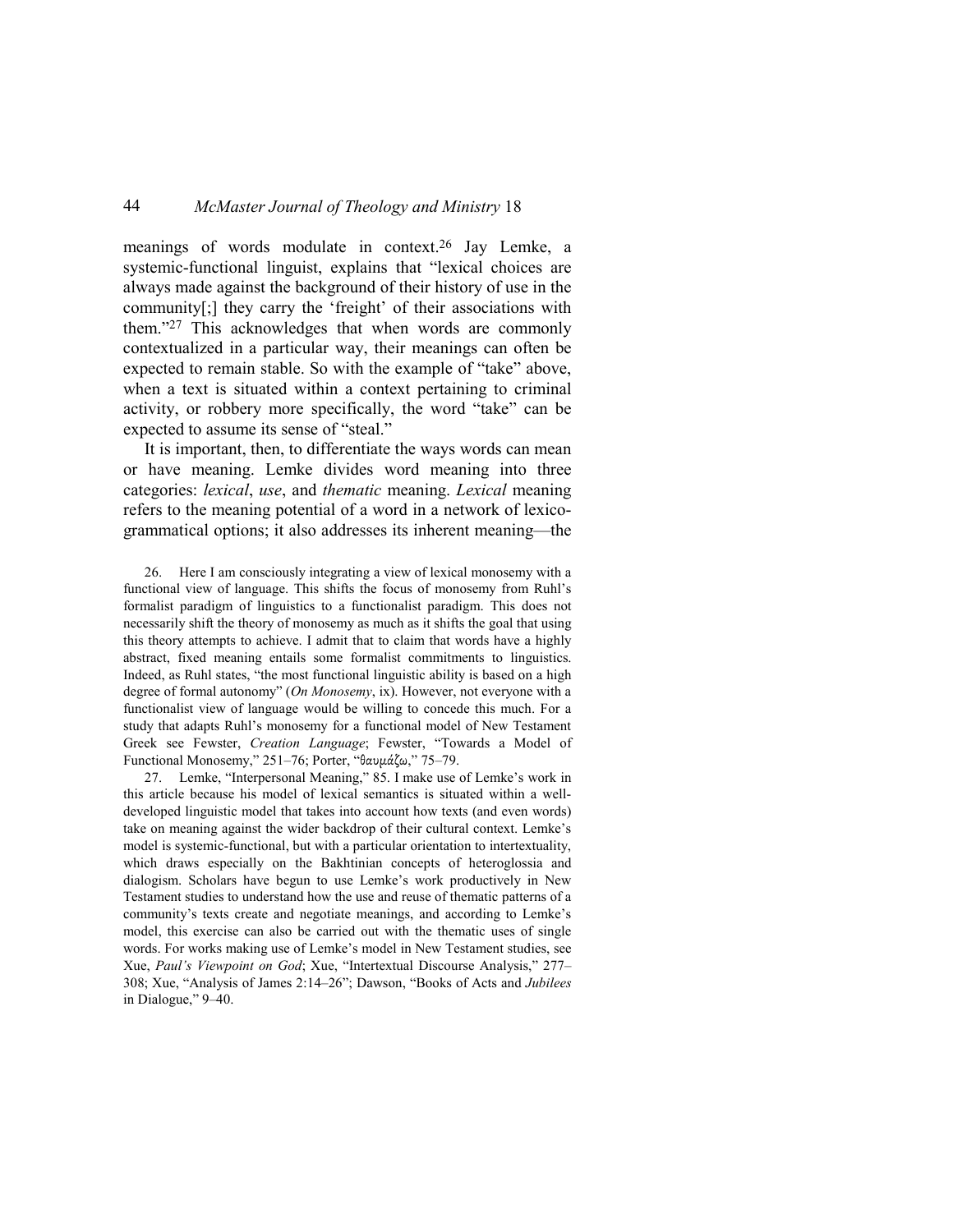meaning of a word in isolation, a decontextualized, dictionaryform kind of meaning.<sup>28</sup> *Use* meaning corresponds to the contextualized meaning made with a word in a text; it takes pragmatics into account.<sup>29</sup> *Thematic* meaning is situated between these other two kinds of meaning; it refers to meanings that words routinely assume in certain contexts. When writers undergo the process of selecting words, they do not choose words out of their neutral "dictionary" meaning, because the meanings of words "depend *entirely* on a process of abstractions from the various discourses in which they commonly occur."30 Thus, it is with the conscious understanding of the thematic meaning of words that writers employ them in their texts. As a result, when we seek to ascertain the meaning of a word in Greek, our goals do not point us to the *lexical* meaning of a word, but to its *thematic* meaning for the purpose of interpreting its *use* meaning.

#### *Monogenēs in Johannine Use and Its Christological Implications*

According to the model of lexical semantics articulated above, the meaning of µονογενής is highly shaped by context; it is shaped by the way it frequently recurs within a community, and it is shaped by the context of situation in which it is used. Since µονογενής is frequently used in familial contexts, and since there is kinship language that collocates with μονογενής in John  $1,31$ the thematic meaning of µονογενής will constrain its use meaning before other contextual factors reconfigure its meaning in any way.

The first instance of µονογενής appears in John 1:14 in a genitive form (µονογενοῦς) modifying its head term, δόξαν (glory),

30. Ibid., 88. Lemke obtains this notion from Bakhtin. See Bakhtin, *Speech Genres*, 87. See also Holquist, *Dialogism*, 49.

31. Terms of kinship in John's prologue include: ἴδια (1:11), τέκνα (v.12), αἱµάτων and ἐγεννήθησαν (v. 13), µονογενοῦς and πατρός (v. 14), µονογενής and πατρός (v.18).

<sup>28.</sup> Lemke, "Intertextuality and Text Semantics," 88.

<sup>29.</sup> Ibid., 89.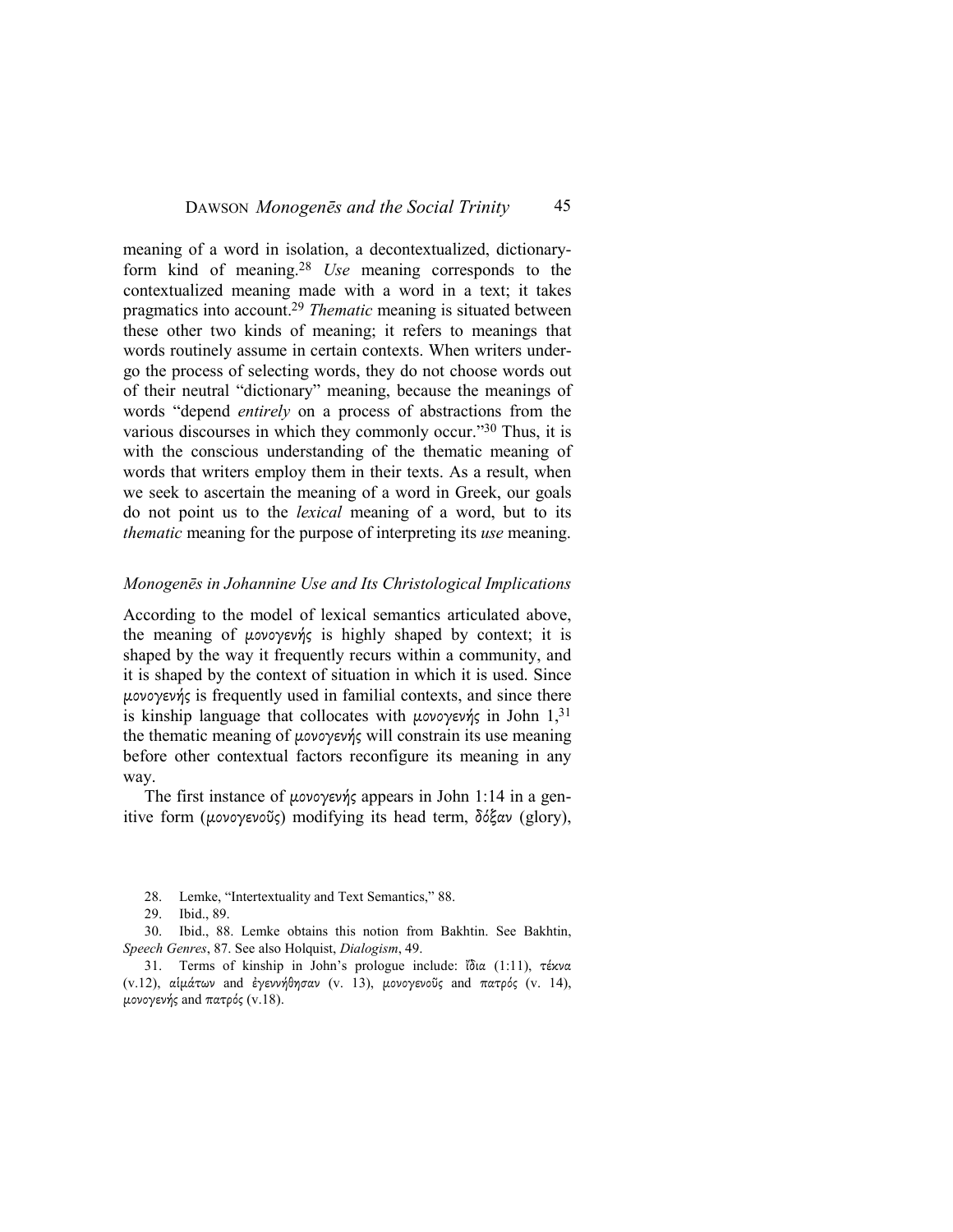but it is further modified by the relator<sup>32</sup> παρά πατρός (from a father), which modulates µονογενοῦς to assume the nuanced meaning usually associated with kinship language. Further, an analogical usage of µονογενής is established by ὡς (as), which functions to relate the glory of Jesus to the glory that a µονογενής possesses in relationship to  $(\pi \alpha \rho \alpha)$  [from]) a father. This indicates that the *status* a µονογενής has in relationship to a father is important for this usage. Based, then, on just a few linguistic modifiers, the lexical meaning of µονογενής, which includes its monosemic, abstract meaning, is already being significantly modulated. The abstract meaning that µονογενής can be said to have as a sign is constrained by δόξαν, ὡς, and παρὰ πατρός, just in its initial usage in John's Gospel.

Since the analogous relationship of father and son is established between Jesus and God in 1:14, it is not necessary for the text to make this explicit again. Therefore, in 1:18, where µονογενής is next used to refer to Jesus, its collocation with πατρός does not need to be linguistically linked with ὡς or some other construction to indicate they are related in a particular way. The syntactical (and theological) significance of the second use of µονογενής is that it functions in 1:18 as a definer for θεός (God)—that is, θεός is modified by µονογενής in a way that serves to attribute a feature to θεός. <sup>33</sup> The linguistic relationships discussed here already prompt a theological conclusion: God in John 1 is identified both as separate from Jesus in some sense,

32. A relator is a term used in SFL to refer to a type of modifier inside a word group; it is defined as "a word specified by a preposition (i.e., the object of a preposition) that modifies another element within the word group" ("OpenText.org Annotation Model," [n.d.]). In this case πατρός, which is specified by  $\pi \alpha \rho \dot{\alpha}$ , modifies, and thereby constrains the contextualized meaning of, µονογενοῦς.

33. The discussion here draws on the annotation model described in "OpenText.org Annotation Model," [n.d.]. The textual variant ὁ µονογενὴς υἱός (the only son) is attested in a large number of manuscripts. This reading is certainly easier, but  $P^{66}$  and  $P^{75}$ , which both read θεός, gives the base text of the NA28 much external support. The manuscripts that read υἱός (son) can be explained through scribal assimilation with 3:16, 18; 1 John 4:9 (see Metzger, *Textual Commentary*, 169). Thus, θεός (God), being the harder reading, is more probable in consideration of the weighing of internal criteria.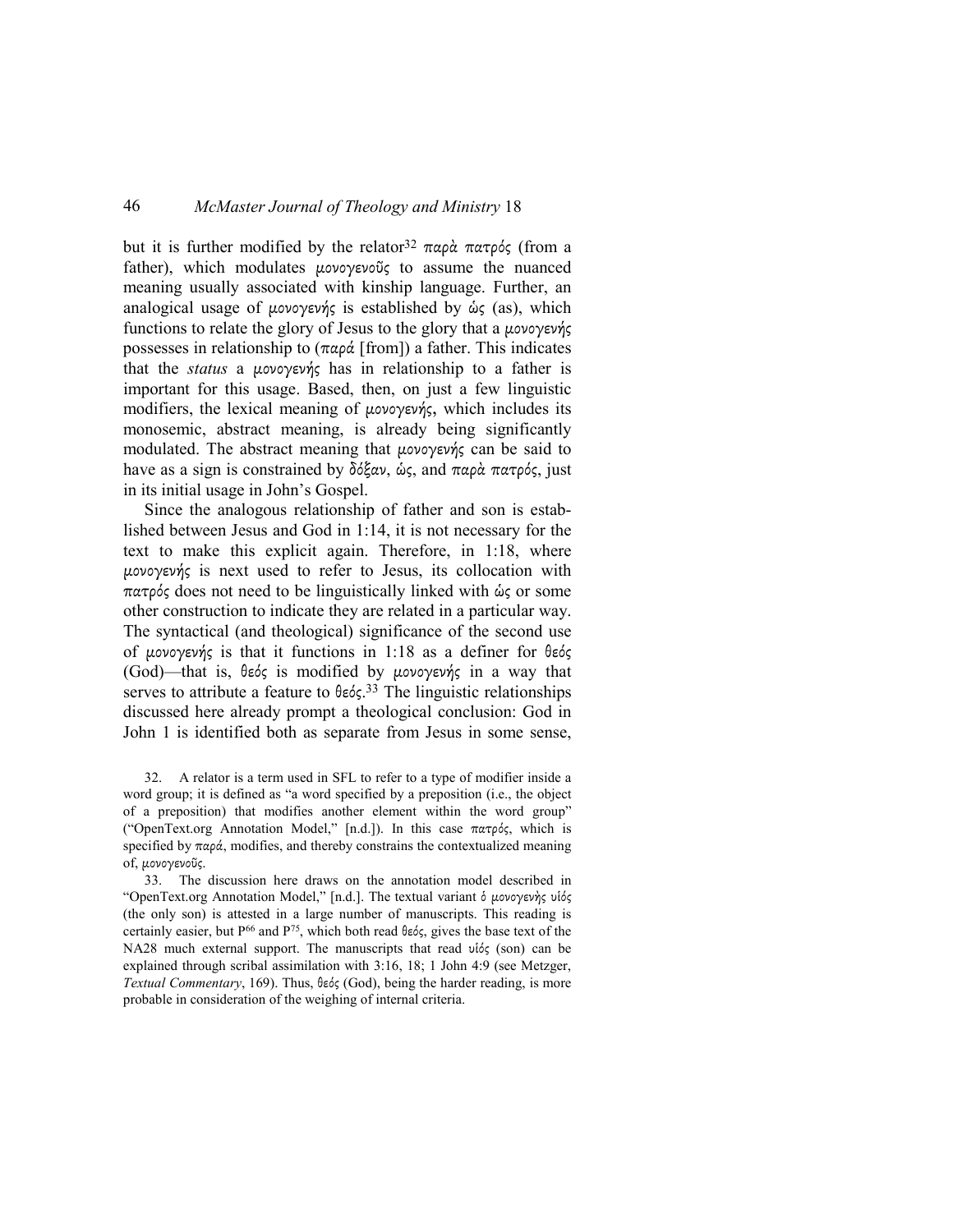but also *as* Jesus, where both µονογενής and πατρός become corepresented in θεός. This linguistic move is accomplished with kinship language, and there stands to be further theological significance gleaned from the familial relationship. An important question to consider is how this relationship would have made sense to a first-century audience. Is the notion of unity/oneness in the Binitarian Father-Son relationship that John depicts counterintuitive to a first-century audience, or could the kinship language have made this Binitarian relationship seem agreeable to common sense?

As Adesola Akala has pointed out, family and birth are universal experiences, so the terms τέκνον (child), αἷµα (blood), σάρξ, θέληµα ἀνήρ (will of man), and γεννάω (I beget), which occur in John 1:12–13, would have been recognizable as common stock for kinship language to first-century readers.<sup>34</sup> Because the prologue of John depicts the relationship between Jesus and God as a father-son relationship, it logically follows that this would be accompanied by the specific cultural concepts that such a familial relationship entails. The last thirty years have seen a substantial increase in the study of the ancient Mediterranean family structure, which allows much to be said on this topic.35 The logical place to begin is with the understanding in the first-century Mediterranean world that the household, not the individual, was the basic unit of society.36 Because individuals based their sense of identity in the group(s) they belonged to, the collectivistic personality was primed still to recognize a single entity as God even if God was articulated as a plurality, and especially since the plurality that God was

34. Akala, *Son-Father Relationship*, 135.

35. For a list of the initial decade of these publications see Yarbrough, "Parents and Children," 126–27. See also Meeks, *Origins of Christian Morality*, 38–51; Malina, *New Testament World*, 134–60; deSilva, *Honor*, 157– 239; and for the Gospel of John in particular, see Van der Watt, *Family of the King*; Campbell, *Kinship Relations*; Tilborg, *Imaginative Love in John*.

36. Stambauch and Balch, *Social World*, 123. This notion is not novel, but is a typical feature of collectivistic societies where individuals are groupembedded and group-oriented persons (Malina, *New Testament World*, 62).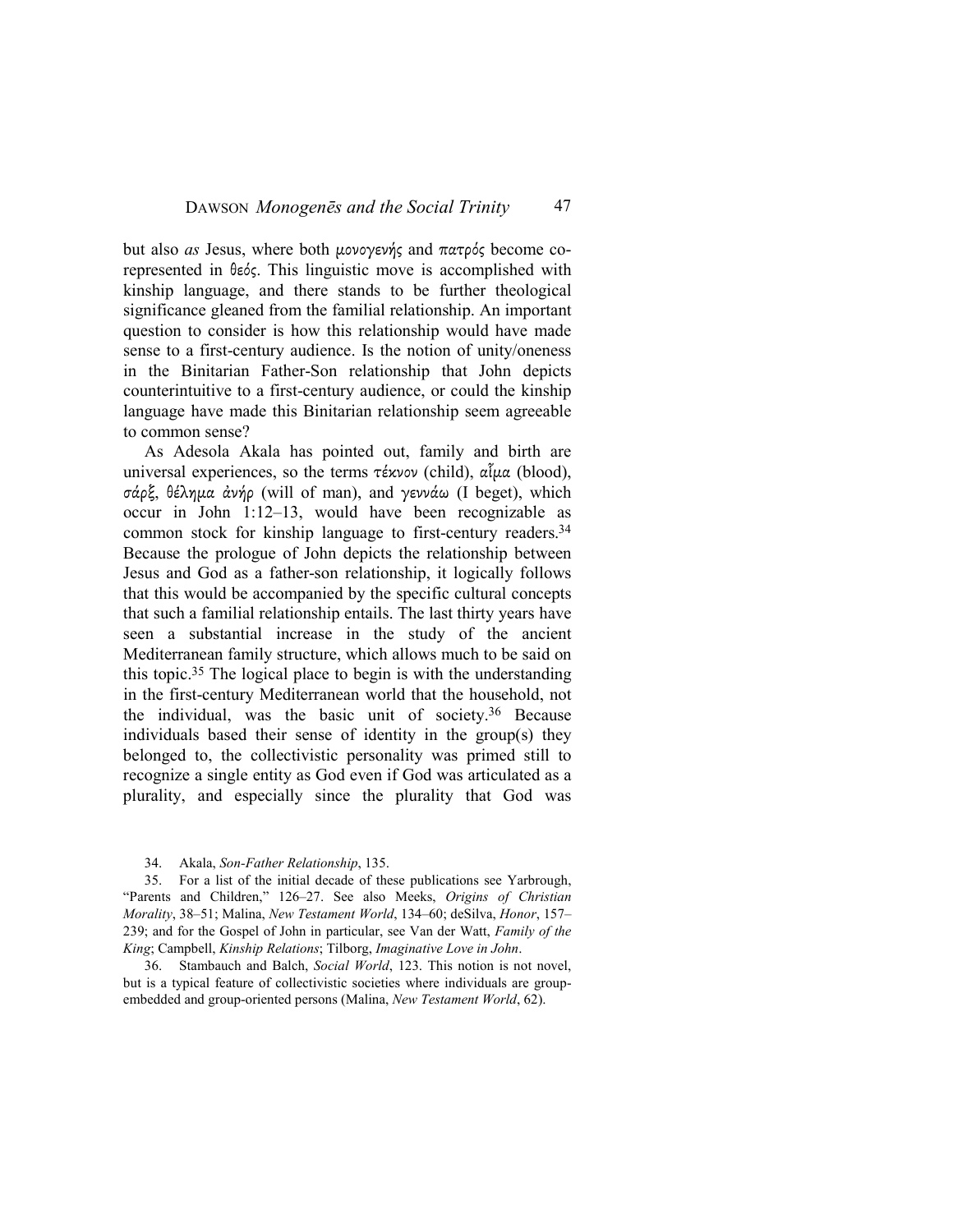described as was the basic unit of society—the family.37 There is nothing consciously contradictory to the first-century mind in describing the Father and Son as θεός (God); rather θεός (God) is being re-conceptualized as a familial relationship.

Being born into a first-century family meant becoming a part of everything in which a family was involved. This meant that children had a role to play in the social game of maintaining the honor of one's family.<sup>38</sup> It was the gift of birth in particular that imparted a responsibility (it was an unrepayable debt) $39$  to children to reciprocate gratitude to their parents through responsive and obedient behavior, which in turn reflected the honor of the family.40 David deSilva explains the concept of kinship further by pointing out that Greek and Jewish writers stressed the likeness of parents and children and that this likeness extended "beyond physical appearance to emotions, predispositions and moral character . . . one's behavior reflects on one's parentage."41 Thus, when John writes that people have seen the glory of Jesus (1:14), by extension this implies that the glory of God has been seen, because a son has the likeness of his father. To describe Jesus, then, as the Son places upon him the responsibility of a subordinate role that involves obeying his Father because he publicly reflects God's own nature and character. Further, because Jesus is the only Son, the µονογενής, he is the only one who can represent his Father, protect his family's honor, and even perhaps increase it. As a µονογενής Jesus fulfills his role as a responsive and obedient Son by reflecting the love God has for the world (cf. John 3:16). The significance of this is expressed in the statement in John's prologue that Jesus gives the right to become children of God to those who receive him (1:13). Such a statement is unmistakably soteriological, but if the cultural implications, including all that entails being a child in a

37. For an explanation of the distinctions between the individualistic personality of the modern Western culture and the collectivistic personality of first-century Mediterranean culture, see Malina, *New Testament World*, 60–67.

<sup>38.</sup> See deSilva, *Honor*, 186–88.

<sup>39.</sup> Ibid., 186.

<sup>40.</sup> Van der Watt, *Family of the King*, 167.

<sup>41.</sup> deSilva, *Honor*, 187.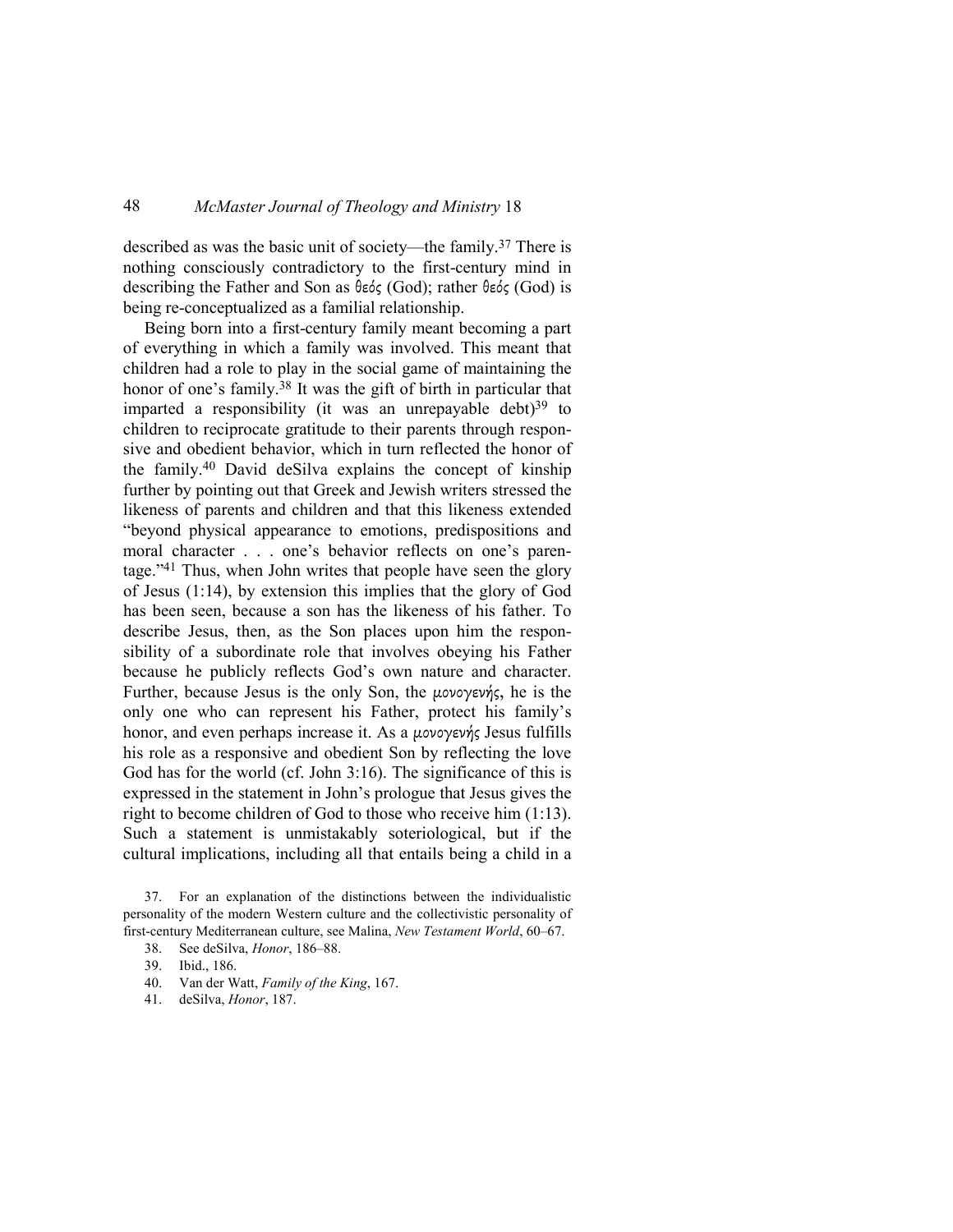new family, are fully appreciated, then ecclesiological implications begin to make themselves apparent. This theological construct arising out of the first-century cultural understanding of familial relationships can serve as a point of contact with the concept of the social Trinity that systematic theologians have developed to define what a Trinitarian community looks like.

#### *The Social Trinity and Our Social Program*

Richard Bauckham has rightly commented that the Fourth Gospel "has exercised a strong and appropriate influence on trinitarian theology down the centuries," but "although this Gospel has much to say about the Holy Spirit or the Paraclete and leaves us in no doubt that the Spirit in its own way belongs to the identity of the one God," there are several passages in the Fourth Gospel that are "binitarian rather than trinitarian."42 The terminology of "Binitarian" and "Trinitarian" is not used in the Fourth Gospel itself, but Bauckham uses it here to indicate that there are passages that focus strictly on the Father-Son relationship, and these passages are important both in their own right and on account of their contribution to a comprehensive understanding of the doctrine of the Trinity. Because the doctrine of the Trinity is so central to Christian theology, it is understandable that Western Christian theologians do not customarily theologize about the Father and the Son without including the Holy Spirit at least in passing (even though the Holy Spirit usually gets the least amount of treatment of the three) lest one's work be deemed incomplete at best or unorthodox at worst. Thus far, however, I have isolated the Father-Son relationship to say something specifically about its social significance within a firstcentury context, which does not give room for identifying a role for the Holy Spirit. To continue in this direction, in what follows I will push for greater clarity between the Father-Son relationship in Johannine theology through dialogue with the model of the social Trinity.

42. Bauckham, *Gospel of Glory*, 36.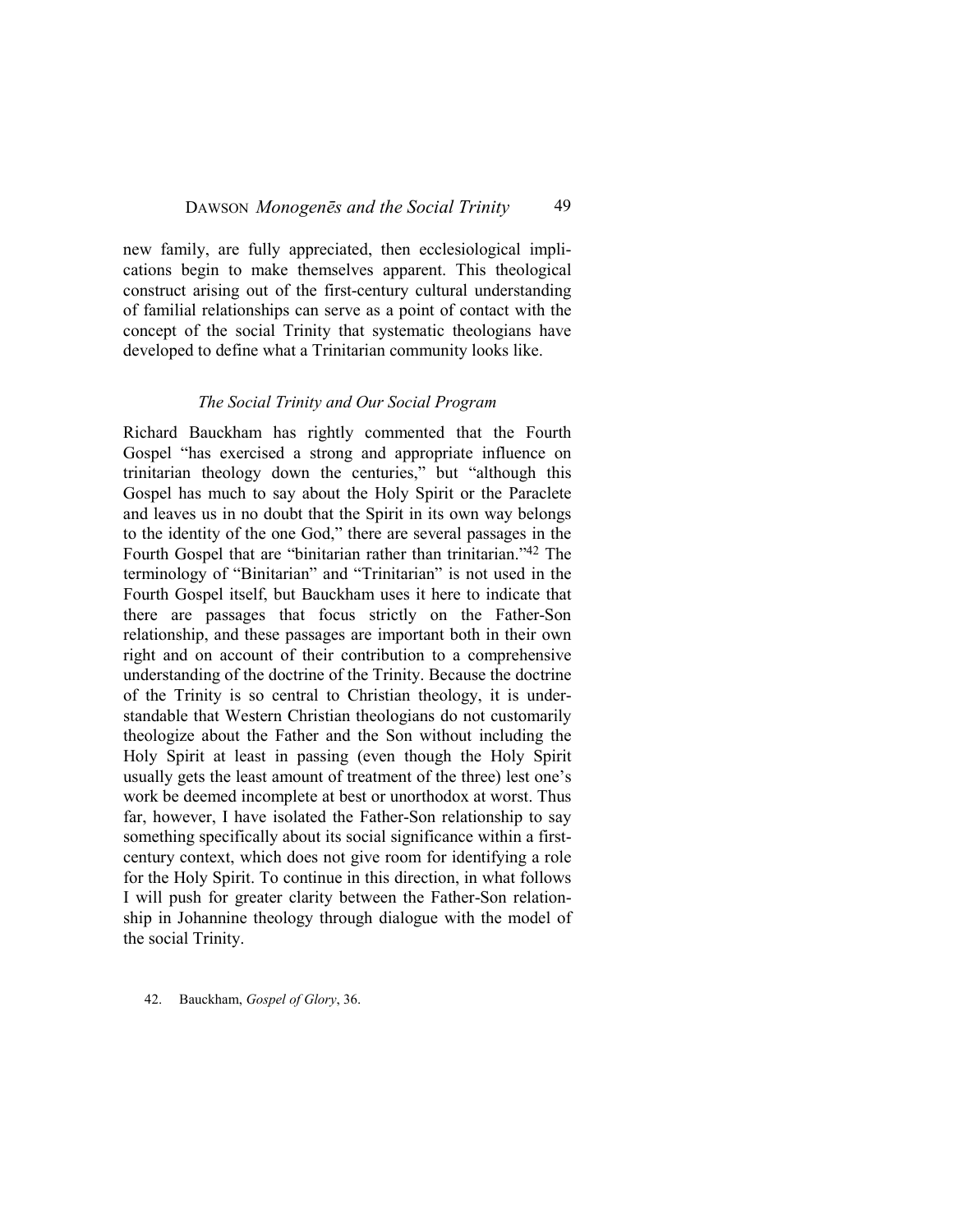Since the Second World War, there have been many theologians who have worked on certain aspects of Trinitarian theology that collectively constitute the so-called doctrine of the social Trinity. The earliest major figures associated with this doctrine are Jürgen Moltmann and Wolfhart Pannenberg.43 The work of these two theologians has exercised considerable influence in moving the theological conversation of the Trinity away from the classical formulations that described the immanent Trinity as eternally fixed before Jesus entered history through the incarnation.44 In place of this, Moltmann and Pannenberg speak about the history of God—that is, they seek to reconceive the doctrine of the Trinity by considering how the three persons have acted in history.45 Though they share a similar approach, Moltmann and Pannenberg come to both parallel and diverging conclusions.

A distinguishable feature of Moltmann's theology is his opposition to the "monarchical" doctrine of God, which he believes would "reduce the real subjectivity of the three persons . . . [because] in himself God is not rule but a fellowship of love; [and] in his relationship with the world it is not so much lordship as loving fellowship that he seeks."46 Accordingly, God's mutual indwelling (*perichoresis*) is a unity characterized preeminently by love, which "can open itself to and include the world within itself."47 For Moltmann the history of Christ's suffering on the cross creates the basis for the social Trinity; when the Son and the Father experienced their separation in unity, this was an event that God experienced in history and also in his own divine

43. Moltmann, *Trinity and the Kingdom of God*; Pannenberg, *Systematic Theology*. For works by other important theologians that have contributed to the doctrine of the social Trinity, see Zizioulas, *Being as Communion*; LaCugna, *God for Us*; Volf, *After Our Likeness*. An overview of these theologians along with Moltmann and Pannenberg (Volf, though, is excluded) and their contributions are discussed in Grenz, *Social God*, 41–57.

47. Ibid.

<sup>44.</sup> Grenz, *Social God*, 41.

<sup>45.</sup> Ibid.

<sup>46.</sup> Bauckham, *Theology of Jürgen Moltmann*, 17.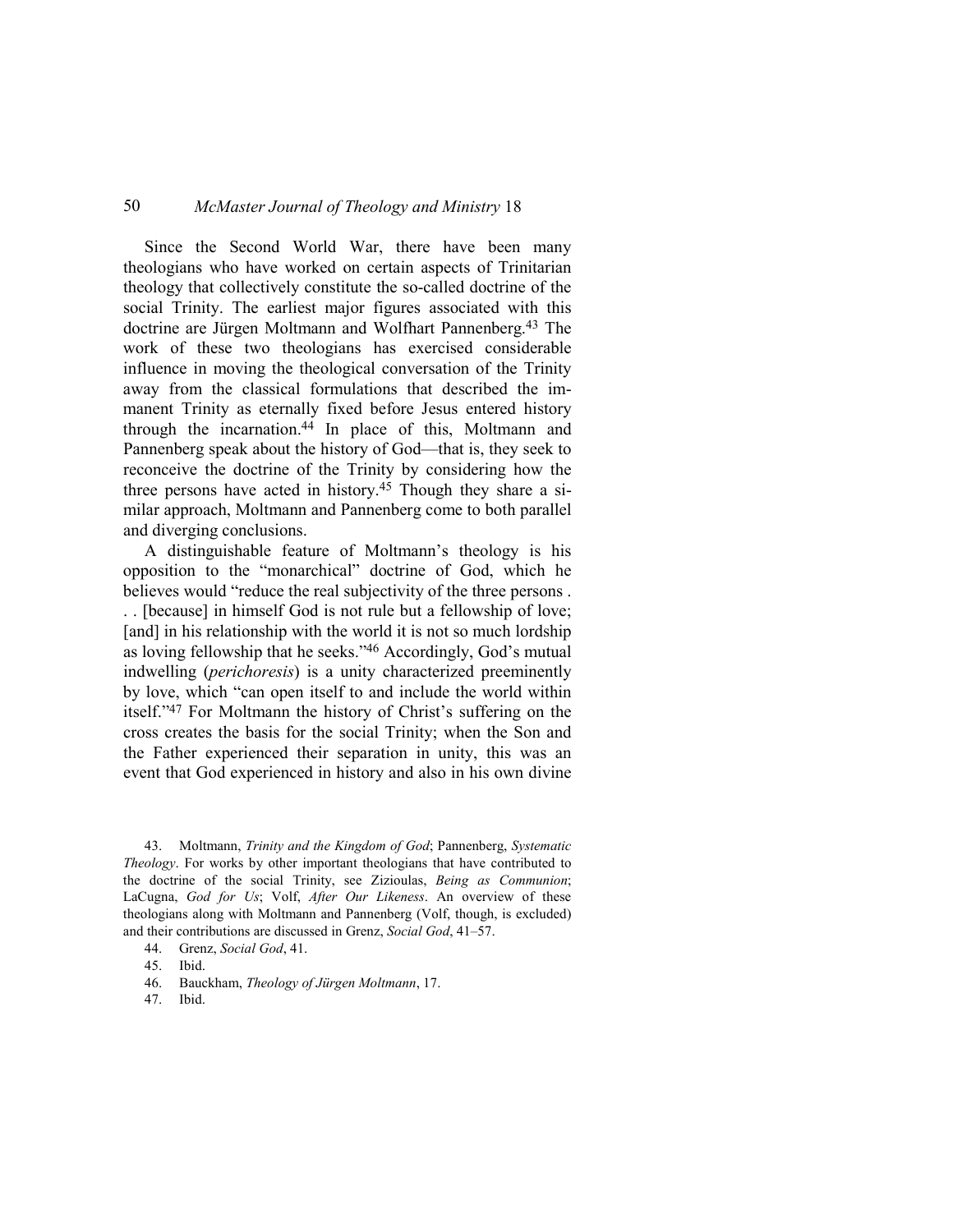life.48 The separation that the Father and the Son experienced, however, was part of a process where both entered into a new relationship with the Spirit; the Spirit united the Father and Son in their love as the Father lost his own Son and as the Son surrendered himself to become a forsaken being with humanity so that humanity might be saved to future life.<sup>49</sup> The Trinity, then, is not a "self-contained group in heaven, but an eschatological process open for men on earth, which stems from the cross of Christ."50 The relationship shared between the persons of the Trinity is thus defined through mutual love and a love that also extends to others. In such a description of God in history it becomes easier to argue for an egalitarian view of the Trinity because the acts of God do not reflect a hierarchical relationship.<sup>51</sup>

Pannenberg is often mentioned together with Moltmann due to their many similarities, but where they differ in describing the Trinity there is significance for the present discussion. Pannenberg holds to the definition of theology as what becomes implicit to humans through God's self-disclosure.<sup>52</sup> Thus, Pannenberg's doctrine of God is derived from God's actions in history, principally through the revelation of Jesus, whose message was carried on through history, beginning with the apostles' witness.53 This message, as Pannenberg describes it, was about the rulership of God, and because God is designated as ruler, the person of Christ as Son is differentiated from the person of the Father according to God's role as ruler.<sup>54</sup> Selfdifferentiation becomes a central element for understanding the Trinity because as the persons of the Trinity differentiate themselves from one another, they define their distinctive identities. Consequently, this means that the identity of the Father *depends*

- 49. Moltmann, *Crucified God*, 294–95.
- 50. Grenz, *Social God*, 42.
- 51. See Volf, "Trinity Is Our Social Program," 407.
- 52. Grenz, *Social God*, 47.
- 53. Ibid.
- 54. Pannenberg, *Systematic Theology*, 1:304.

<sup>48.</sup> Grenz, *Social God*, 41.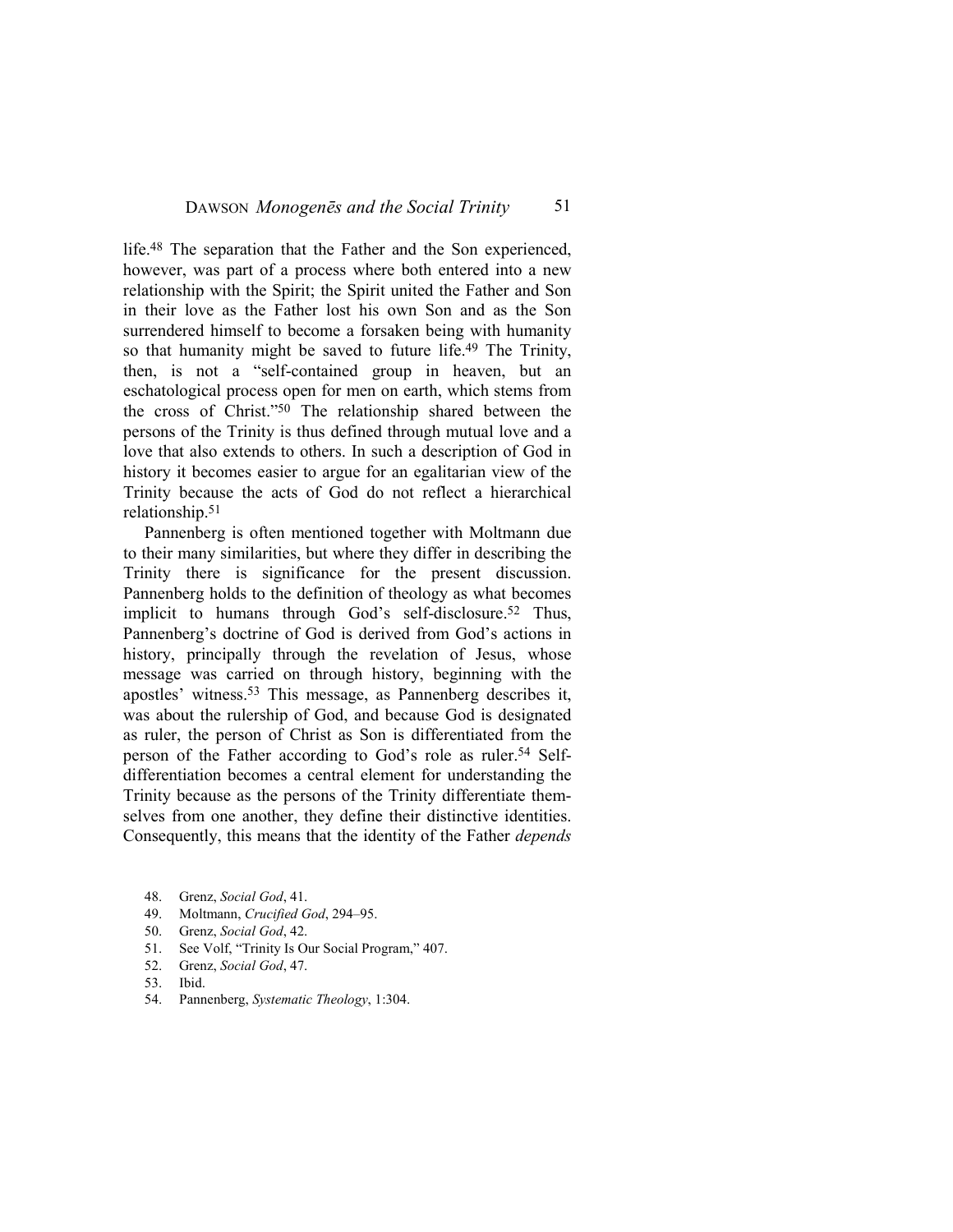on the Son, and vice versa.<sup>55</sup> This self-differentiation only happened in history when God the Father differentiated himself from the Son by sending him into the world in the incarnation. Thus, the identity of the Trinity is bound to how the Trinity selfdifferentiated its relationships in history, and these relationships are defined in part by hierarchical characteristics.

Because in Pannenberg's thought the message of Jesus was to proclaim the rulership of God, and this being tied to God's act of self-differentiation in history, the concept of God's rulership over the world is linked to his deity.<sup>56</sup> This idea is summed up in Pannenberg's phrase "God's being is his rule,"57 but Stanley Grenz's summary is more descriptive: "Pannenberg concludes that the Father's kingdom, and with it his own deity, is ontologically dependent on the activity of the Son in the world."58 The importance of God's rulership in Pannenberg's theology reveals a point of contention with Moltmann's theology, which emphasizes God's love over his rule, and this disagreement is not simplified by the fact that both theologians make their claims based on their observations of God's action in history. I will have more to say about this contention below, but it first needs to be shown how the theology of these two theological giants reflects the theology of the Fourth Evangelist and how this has been worked out for the "social program" of the social Trinity.

There are two elements (which are common elements held by all the major theologians who advance the doctrine of the social Trinity) that I wish to highlight for further discussion. The first is

55. Pannenberg's explanation for how the Spirit differentiates itself is similar to his discussion of how this occurs between the Father and Son. He writes, "As Jesus glorifies the Father and not himself, and precisely in so doing shows himself to be the Son of the Father, so the Spirit glorifies not himself but the Son, and in him the Father. Precisely by not speaking of himself (John 16:13) but bearing witness to Jesus (15:26) and reminding us of his teaching (14:26), he shows himself to be the Spirit of truth (16:13). Distinct from the Father and the Son, he thus belongs to both" (*Systematic Theology*, 1:315).

- 56. Grenz, *Social God*, 48.
- 57. Pannenberg, *Theology and the Kingdom of God*, 55–56*.*
- 58. Grenz, *Social God*, 49. Cf. Pannenberg, *Systematic Theology*, 1:311– 13.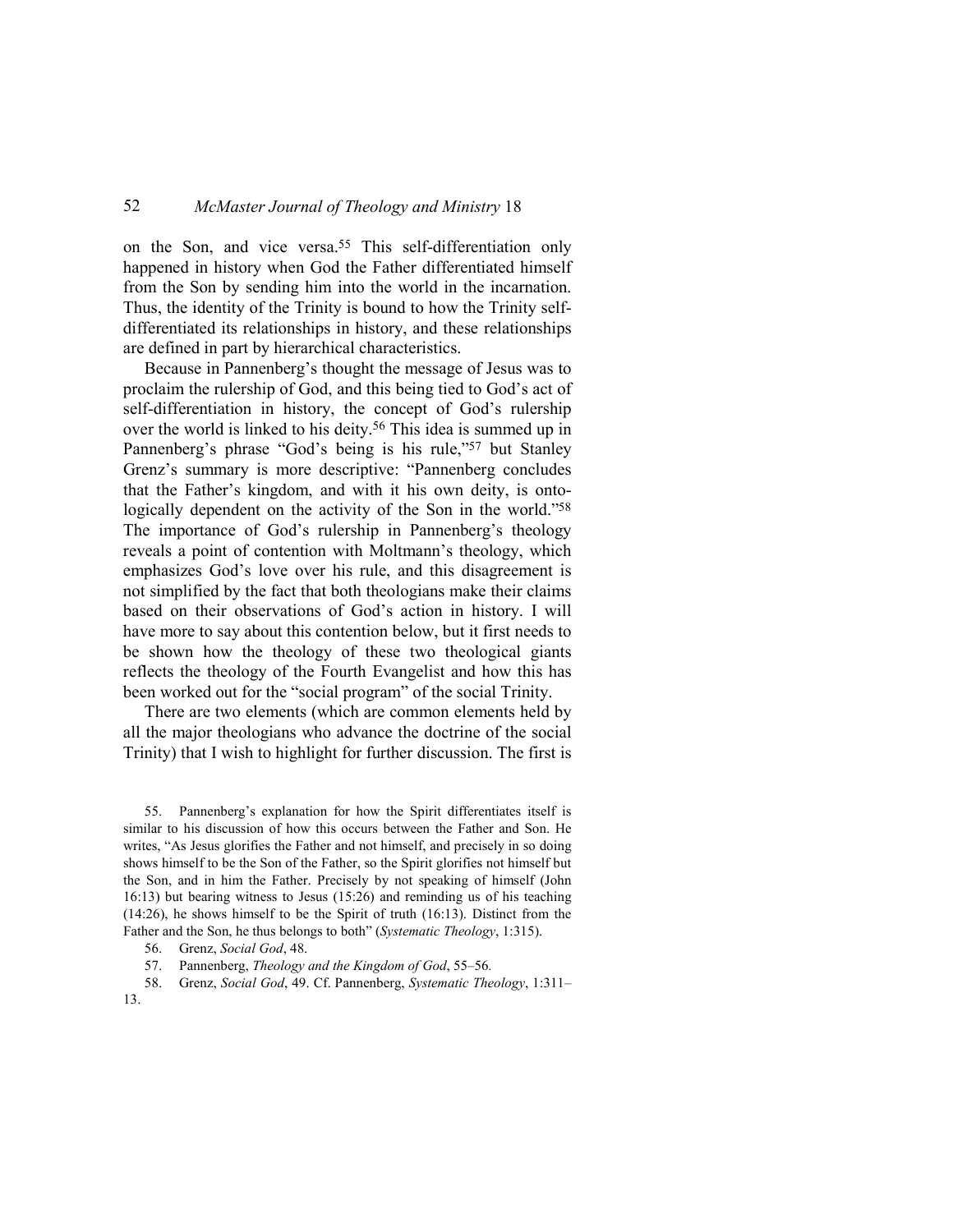the concept of *perichoresis*, the notion of mutual indwelling, which is the kind of relationship that the Trinity shares within itself and that constitutes God's unity.59 The second is the belief that the intra-Trinitarian relationship corresponds to the kinds of relationships that people have, whether this occurs in the Church, politics, or elsewhere, which reflect the sociality of God.<sup>60</sup> Bauckham has already observed that these concepts reflect the Binitarian thought present in the Fourth Gospel.<sup>61</sup>

The first of these elements, *perichoresis*, commonly employed now in systematic theology, was a term first used by the Greek Fathers; it is used to describe "the unmixed and undivided community of the one and the other, of the one and the many."<sup>62</sup> This concept is applied to multiple areas of systematic theology, including Christology, particular in regards to the relationship between Jesus' humanity and divinity, but more relevant to the present discussion is its application to the doctrine of the Trinity and ecclesiology.63 The notion of *perichoresis* is used specifically to address the passages in the Fourth Gospel where Jesus is reported as indicating his oneness with the Father; for example, "I am in the Father; the Father is in me" (John 14:11; cf. 10:38; 17:21). The precedent for explaining the relationship of the Trinity with this term was set by Gregory of Nazianzus and then used more formally by John of Damascus.<sup>64</sup> This concept was later dogmatically defined by the Council of Florence (1438– 1445), which promoted the ecumenical agenda of uniting the Eastern and Western Churches.65 Thus, tradition has furnished theologians with a philosophical concept to explain the unity of

60. Ibid.

61. Ibid. Bauckham also mentions that those who espouse the doctrine of the social Trinity also "do not give priority to the one divine substance over the three Persons in God," and "understand the three Persons to be acting and relating subjects, not the three modes of being of a single personal subject" (37), and these are included in Johannine Binitarian theology.

- 62. Moltmann, "God in the World," 372.
- 63. Ibid.
- 64. Ibid., 372–73.
- 65. Ibid., 373.

<sup>59.</sup> Bauckham, *Gospel of Glory*, 37.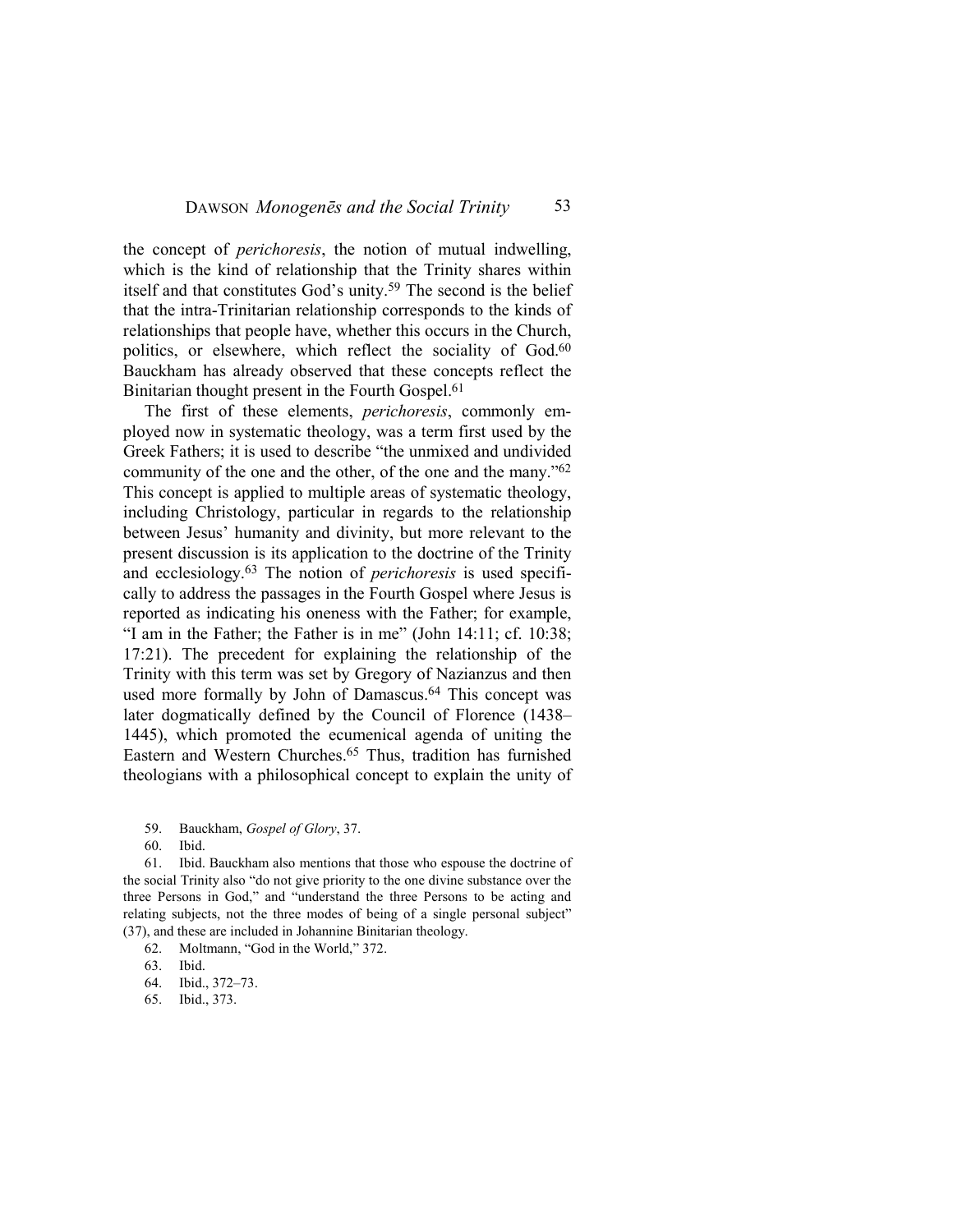the Trinity. The same is true of the doctrine of the Church, where *perichoresis* refers to the full community of individual persons in the presence of the Holy Spirit.<sup>66</sup>

The first element thus logically leads into the second, where there is understood to be a correspondence between the divine community and human community, where humans take the sociality of God as the model they reflect in the constructs of their own social relationships. Just as the persons of the Trinity cannot be said to exist prior to their relationships, so too the Church cannot exist unless there are relationships between people that define who they are with respect to one another and God. The human correspondence to the sociality of God does not stop with churches. In the attempt to try to describe the nature of all human communities, the model of God's communion has been extended to apply to politics and other social forums and institutions. However, a word of caution is needed here; it is not enough to use the community of God as a model by itself, even though a superficial interpretation of the Johannine prayer of Jesus "that they may be one as we are one" (17:22) might prompt this conclusion. Bauckham warns that this interpretation is woefully inadequate and that the theologians who describe human community in Trinitarian terms stipulate that human communities only reflect the divine community if they are formed by it.67 Humans cannot manufacture a Trinitarian community, because it is contingent upon the overflowing mutual love of the three persons that invites humans to partake within this relational experience.<sup>68</sup>

Another important notion that Jürgen Moltmann, Miroslav Volf, and other theologians stress concerning the perichoretic union is that there is no person in the Trinity that precedes the others; the Father only exists because of his relationship with the Son, and the Son likewise does not precede the Father because his identity is also contingent upon this relationship (this same logic is applied to the Holy Spirit as well). For Moltmann and

- 66. Moltmann, "God in the World," 373.
- 67. Bauckham, *Gospel of Glory*, 39.
- 68. Ibid.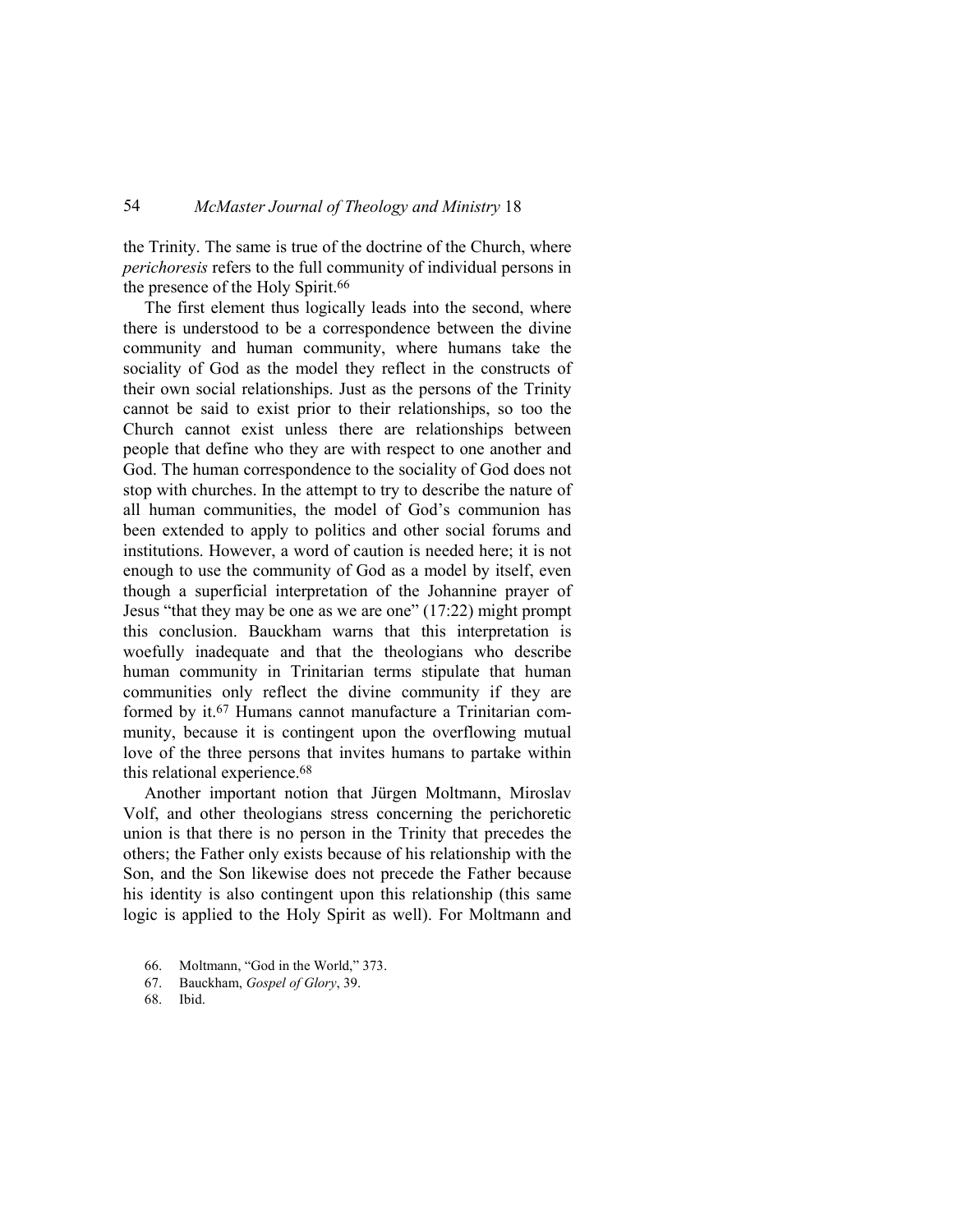Volf, then, *perichoresis* affirms the egalitarian view of the Trinity over the long-enduring hierarchical view because the persons of the Trinity are principally defined in terms of their mutual love.<sup>69</sup> This understanding has opened the door to some interesting critiques of the hierarchical view. Volf in particular has commented on what he believes to have been a prominent motivating factor of hierarchical views of the Trinity throughout history:

Hierarchy is not necessary to guard either the divine unity or the distinctions between divine persons, and here I want to add that in a community of perfect love between persons who share all divine attributes a notion of hierarchy is unintelligible. Hierarchical constructions of the Trinitarian relations appear from this perspective as projections of the fascination with earthly hierarchies onto the heavenly community. They seem to be less inspired by a vision of the Triune God than driven either by a nostalgia for a "world on the wane" or by fears of chaos that may invade human communities if hierarchies are leveled, their surface biblical justification notwithstanding.70

The significance of this debate for Volf revolves around how the doctrine of the Trinity shapes a social vision for the Church and for the wider society. However, I would simply counter that if the relationship between the Father and Son is *depicted* and *enacted* as a father-son relationship as it is in the Fourth Gospel, with the social hierarchy assumed therein, should not believers take their cue from what is modeled rather than starting from the position that hierarchy is unintelligible based on modern sensibilities of mutual love? Does not the relationship between a father and son evoke a loving relationship despite it also being unequal with respect to authority? It appears as if Volf has allowed his theology to be influenced from the "top down"—that is, from cultures and governments—because of a particular

69. See Moltmann, *Trinity and the Kingdom of God*; but especially Moltmann "God in the World," 373. Cf. Volf, *After Our Likeness*, 215–16; Volf, "Trinity Is Our Social Program," 407. Contra Zizioulas, *Being as Communion*, 88–89; Pannenberg, *Systematic Theology*, 1:324–25.

70. Volf, "Trinity Is Our Social Program," 407–408.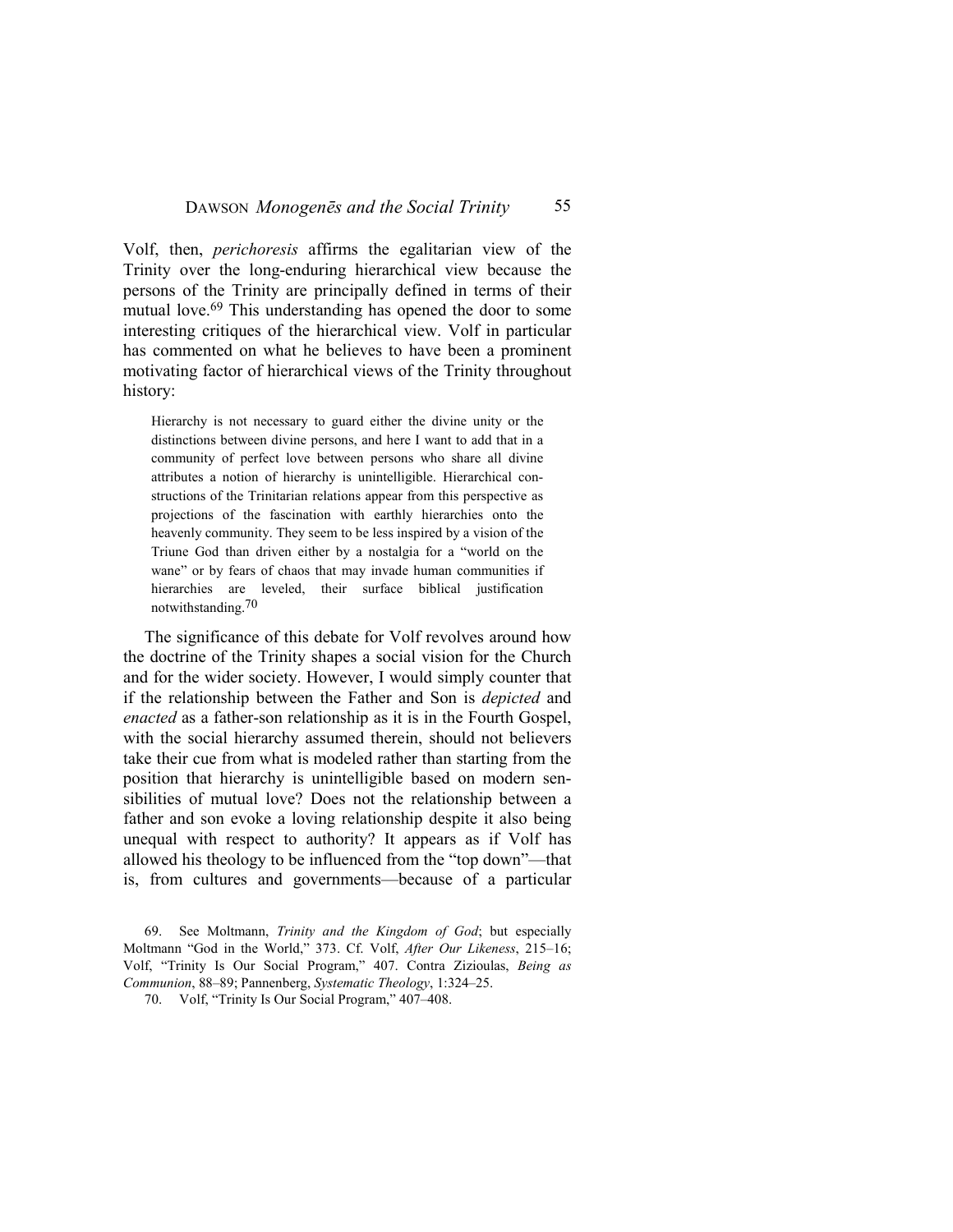sensitivity to the abuse of power rather than from the "bottom up"—that is, from the text of Scripture that depicts Jesus actively assuming a subordinate role to the Father. Because Volf opposes the hierarchical view of the Trinity in advocating for the egalitarian view, this significantly influences "how the doctrine of the Trinity should shape social vision."71 It is this particular assertion that I wish to use as my entry point for exploring the theological impact that the lexical study of µονογενής above has on the doctrine of the social Trinity and what further implications this study has for modeling the social program around the contextualized meaning of this Greek word.

### *Conclusion: The Doctrine of the Social Trinity in Light of the Lexical Semantic Consideration of Monogenēs*

Because families were seen as the basic unit of society in antiquity, John's description of the Binitarian relationship as a father-son relationship implicitly creates the idea that theologians have identified with the notion of *perichoresis*. God is a mutual indwelling, and just as the persons of the Trinity are defined by the relationships they have with each other, so too were people in the ancient world defined by the collective group in which they were inextricably bound up. How much more, then, can the Father-Son relationship viewed through a firstcentury social lens inform theologians in their formulation of the doctrine of the social Trinity? In the descriptions of ancient households, fathers are described as having nearly limitless power over their children.72 A hierarchy is self-evident in this unequal relation, but the Father-Son relationship in Johannine theology also entails oneness<sup>73</sup> between Jesus and the Father, a natural connectedness that is characteristic of a first-century

<sup>71.</sup> Volf, "Trinity Is Our Social Program," 408.

<sup>72.</sup> Verner, *Household of God*, 33; Cf. Moxnes, "What Is Family," 33– 35.

<sup>73.</sup> On the notion of "oneness" and its relationship to Johannine theology, see Bauckham, *Gospel of Glory*, 21–29, 32–36.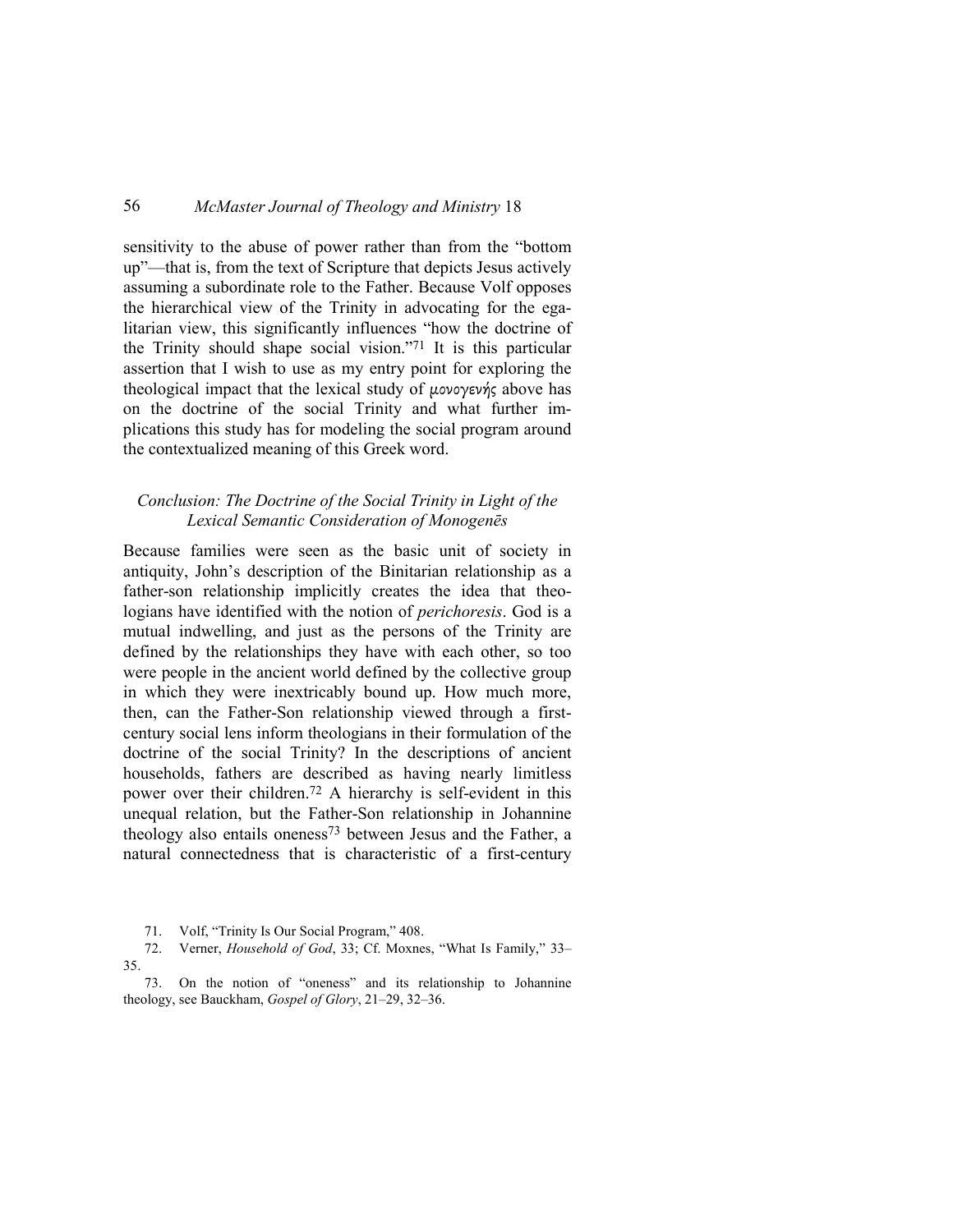conception of family,  $74$  as well as love (John 17:23–24). It would seem that, instead of setting hierarchy and love against one another, Johannine theology actually brings these two concepts together into a proper and productive balance.

What, then, does µονογενής contribute to this discussion? The theological significance of the term is not in its designation of Jesus as God's one-of-a-kind son; rather, since µονογενής appears in a linguistic environment of collocating familial terms, it invokes the thematic meaning of an only child. Meaning is made through the analogy of God as a family unit comprising a father and his only son. This becomes significant as Jesus enacts the expected role of a child in John's Gospel, behaving obediently and reflecting the honor on his Father. Moreover, Jesus is the only one who can perform this role since he is a µονογενής . Consequently, those who publicly acknowledge (i.e., believe in) the sonship of Jesus are given the right to become sons of God. Socially, then, μονογενής establishes an analogy to understand God through the structure of a basic family unit, a plurality of persons cooperating together for the good of the whole, but which also has wider soteriological extensions. On the other hand, ontologically, the Father *depends* on the Son for his fathership and so relies on the Son to act in obedience to him because the Son is the only one who reflects the glory of the Father; this notion pairs beautifully with the character of social Trinitarian scholarship. As Moltmann states, "The 'only begotten Son' is the Father's only, own, eternal Son . . . The idea of the 'only begotten' Son invokes the category of exclusiveness; it is in this that he is delivered up and exalted: he and he alone, the one for the many."75 Moltmann goes on to describe Jesus' identity as *progressing* from µονογενής by means of the work he accomplished as an obedient µονογενής; because Jesus accomplished what God intended for him, Jesus' work as µονογενής results in him becoming the πρωτότοκος (first-born), the "first-born among many" (Rom 8:29; cf. John 1:13) through whom God extended

<sup>74.</sup> deSilva, *Introduction to the New Testament*, 138.

<sup>75.</sup> Moltmann, *Trinity and the Kingdom of God*, 120.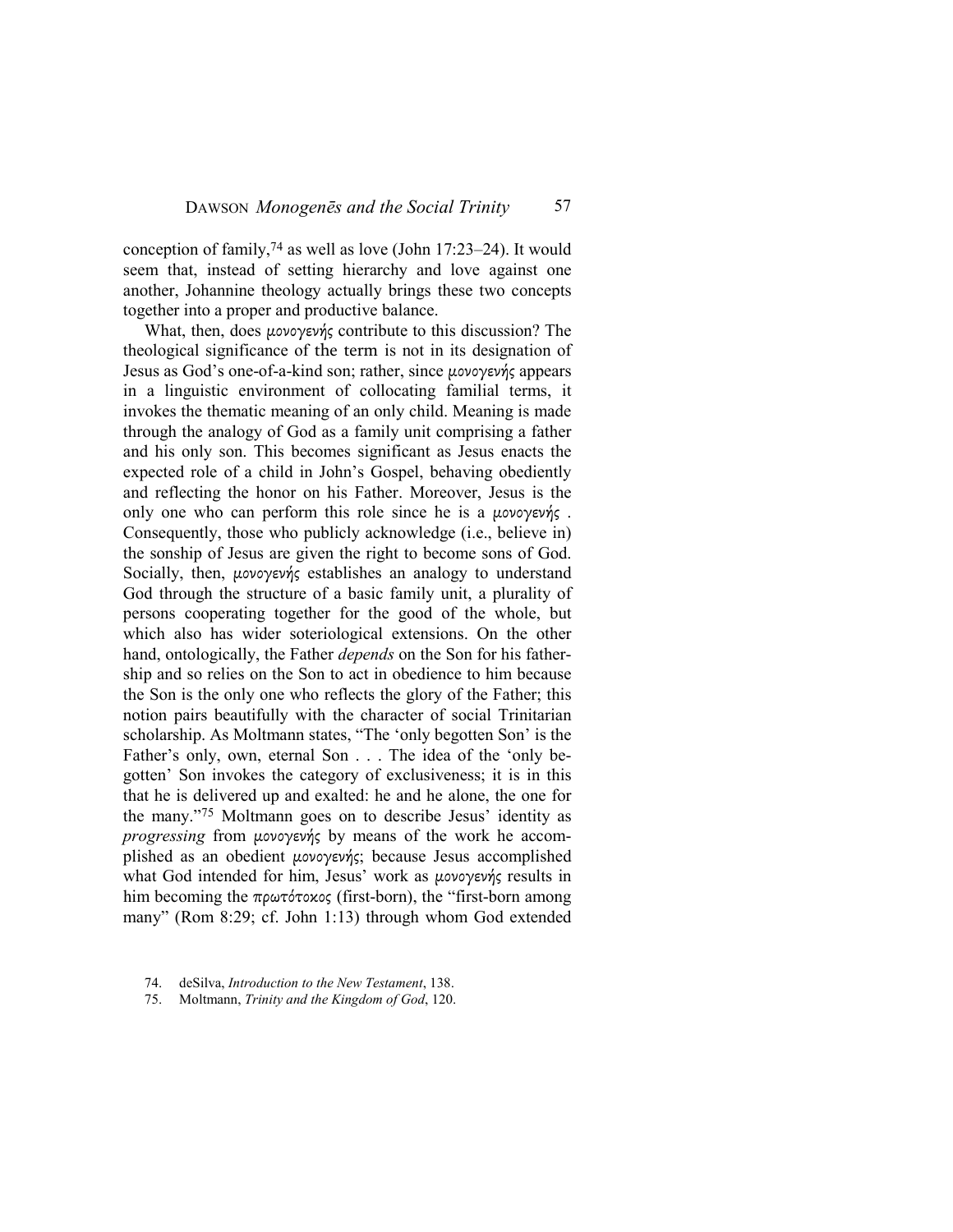his family.<sup>76</sup> Stating this clearly, Moltmann writes, "[Jesus Christ's] relationship to God is the relation of God's own Son to his Father. His relationship to the world is the relationship of the eldest to his brethren (Rom. 8.29) and the first-born of all creation to other created beings (Col. 1.15). There is no brotherhood of Christ without his sonship."77 Therefore, the Church's "social program" is commissioned *through* Jesus' obedient subordination to his Father, which would seemingly need to be reflected in the Church's "social program" because believers, having been born of God (John 1:13), share a comparable relationship to God as Jesus. This seems to be a logical outworking of Moltmann's theology, but unlike Pannenberg, he moves away from God's rule for the sake of not diminishing God's love. However, as I have tried to show, this is an overreaction. If the Father-Son relationship is held up against its social backdrop, then authority and love become inseparable, as this was a universal element within the basic unit of the first-century world—the family.

Therefore, Pannenberg's emphasis on the rulership of God with its hierarchical understanding of the Trinity is favorable to Moltmann and Volf's egalitarian understanding, not because it privileges rule over love, but because the Father-Son relationship in Johannine theology articulates love (cf. John 3:16) in a way that is consonant with the unequal relationship that a father-son relationship entails. This aspect of John's Binitarian theology in turn shapes how human communities should reflect the divine community. Hierarchy is only appropriately modeled through a family-shaped matrix; unequal relationships in churches, politics, and any other social forums are inevitable, but those in power have an obligation to love those whom they lead, and those who are led have an obligation to reciprocate in kind. This is only strengthened through John's explanation that believers are all born of God, which makes believers siblings within God's family. Therefore, the identity of believers depends on the Trinity, and their "social program" is to model the Trinitarian community as obedient children.

76. Ibid.

77. Ibid.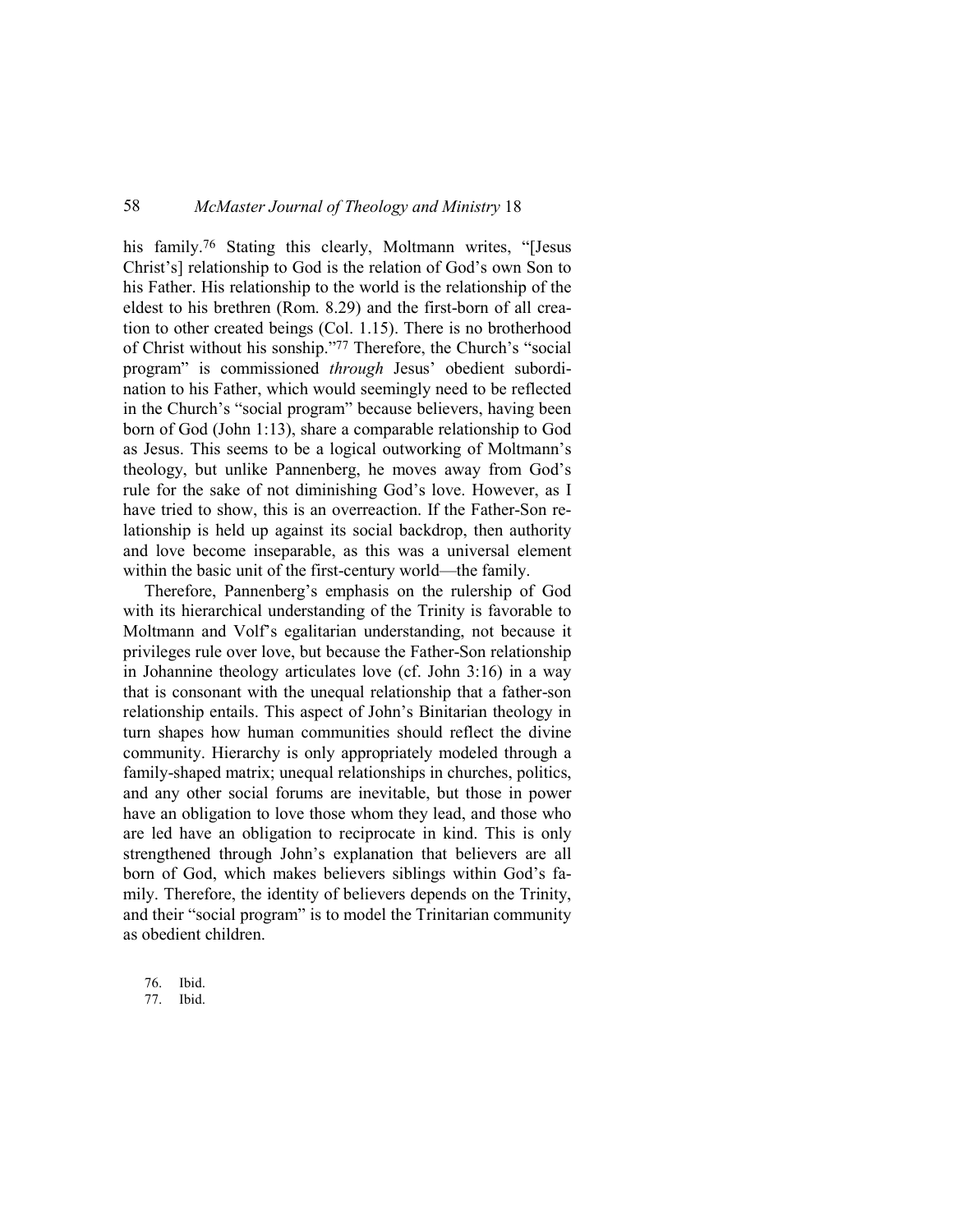#### *Bibliography*

- Akala, Adesola J. *The Son-Father Relationship and Christological Symbolism in the Gospel of John*. International Studies on Christian Origins. LNTS 505. London: Bloomsbury T. & T. Clark, 2014.
- Bakhtin, Mikhail M. *Speech Genres and Other Late Essays*. Edited by Caryl Emerson and Michael Holquist. Translated by Vern W. McGee. Austin, TX: University of Texas Press, 1968.
- Barr, James. *The Semantics of Biblical Language*. London: Oxford University Press, 1961.
- Bauckham, Richard. *Gospel of Glory: Major Themes in Johannine Theology*. Grand Rapids: Baker Academic, 2015.

———. *The Theology of Jürgen Moltmann*. Edinburgh: T. & T. Clark, 1995.

- Baxter, Benjamin J. "Hebrew and Greek Word-Study Fallacies." *McMaster Journal of Theology and Ministry* 12 (2010) 3– 32.
- ———. "'In the Original Text It Says . . . ' A Study of Hebrew and Greek Lexical Analyses in Commentaries." MA thesis, McMaster Divinity College, 2008.
- Beasley-Murray, George R. *John*. 2nd ed. WBC 36. Nashville: Nelson, 1999.
- Bruce. F. F. *The Gospel of John*. Grand Rapids: Eerdmans, 1983.
- Bulman, James M. "The Only Begotten Son." *CTJ* 16 (1981) 56–79.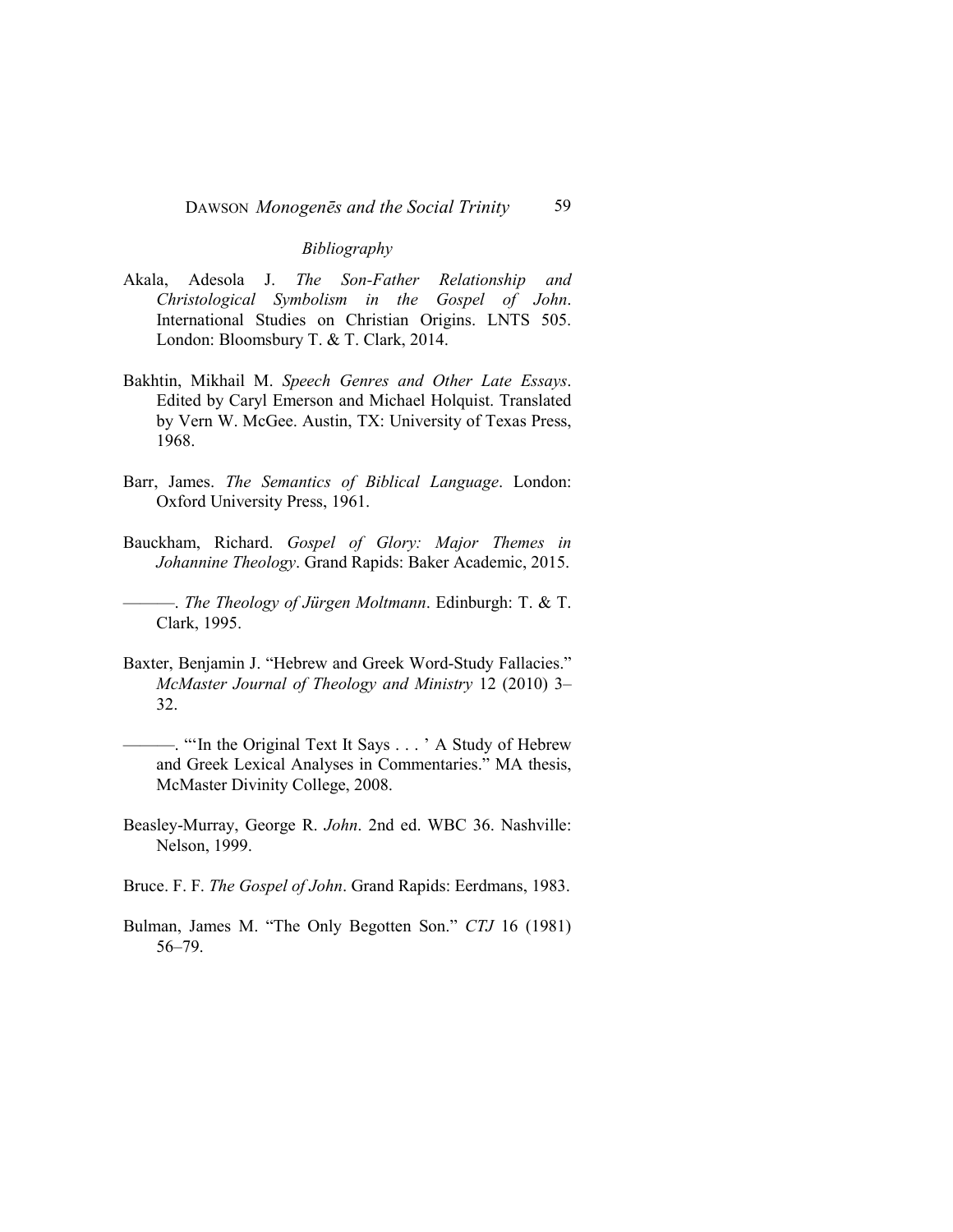- Büschel, Friedrich. "µονογενής." In *Theological Dictionary of the New Testament*, edited by Gerhard Kittel, translated by Geoffrey W. Bromiley, 4:737–41. Grand Rapids: Eerdmans, 1967.
- Campbell, Joan Cecelia. *Kinship Relations in the Gospel of John*. CBQMS 42. Washington, DC: Catholic Biblical Association of America, 2007.
- Carson, D. A. *Exegetical Fallacies*. 2nd ed. Grand Rapids: Baker Academic, 1996.
- ———. *The Gospel According to John*. Grand Rapids: Eerdmans, 1991.
- Dahms, John V. "The Johannine Use of Monogenēs Reconsidered." *NTS* 29 (1983) 222–32.
- Dawson, Zachary K. "The Books of Acts and *Jubilees* in Dialogue: A Literary-Intertextual Analysis of the Noahide Laws in Acts 15 and 21." *JGRChJ* 13 (2017) 9–40.
- deSilva, David A. *Honor, Patronage, Kinship & Purity: Unlocking New Testament Culture*. Downers Grove, IL: IVP Academic, 2000.
- ———. *An Introduction to the New Testament: Contexts, Methods & Ministry Formation*. Downers Grove, IL: IVP Academic, 2004.
- Eggins, Suzanne. *An Introduction to Systemic Functional Linguistics*. 2nd ed. London: Bloomsbury, 2004.
- Fewster, Gregory P. *Creation Language in Romans 8: A Study in Monosemy*. Linguistic Biblical Studies 8. Leiden: Brill, 2013.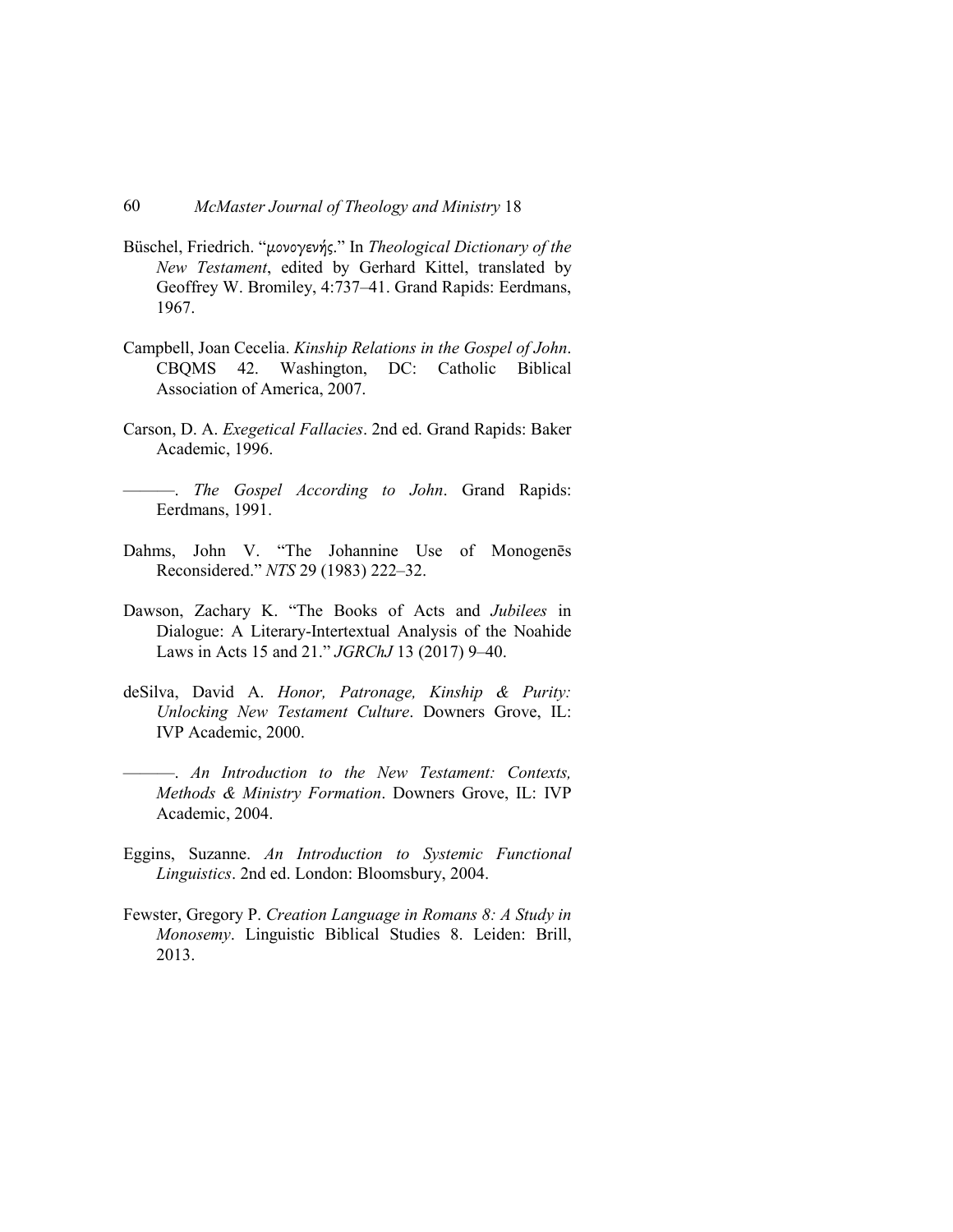- ———. "Towards a Model of Functional Monosemy: A Study of Creation Language in Romans." In *Modeling Biblical Language: Selected Papers from the McMaster Divinity College Linguistics Circle*, edited by Stanley E. Porter et al., 250–76. Linguistic Biblical Studies 13. Leiden: Brill, 2016.
- Grenz, Stanley J. *The Social God and the Relational Self: A Trinitarian Theology of the Imago Dei*. Louisville, KY: Westminster John Knox, 2001.
- Hammett, John S. *Biblical Foundations for Baptist Churches: A Contemporary Ecclesiology*. Grand Rapids: Kregel, 2005.
- Holquist, Michael. *Dialogism: Bakhtin and His World*. London: Routledge, 1990.
- Keener, Craig S. *The Gospel of John: A Commentary*. 2 vols. Peabody, MA: Hendrickson, 2003.
- Köstenberger, Andreas J. *John*. BECNT. Grand Rapids: Baker Academic, 2004.
- Köstenberger, Andreas J., and Scott R. Swain. *Father, Son and Spirit: The Trinity and John's Gospel*. New Studies in Biblical Theology 24. Downers Grove, IL: InterVarsity, 2008.
- Kress, Gunther, and Robert Hodge. *Language as Ideology*. London: Routledge and Kegan Paul, 1979.
- Kruijf, T. C. de. "The Glory of the Only Son (John i 14)." In *Studies in John: Presented to Professor Dr. J. N. Sevenster on the Occasion of His Seventieth Birthday*, edited by W. C. van Unnik, 111–23. NovTSup 24. Leiden: Brill, 1970.
- LaCugna, Catherine M. *God for Us: The Trinity and Christian Life*. New York: HarperSanFrancisco, 1991.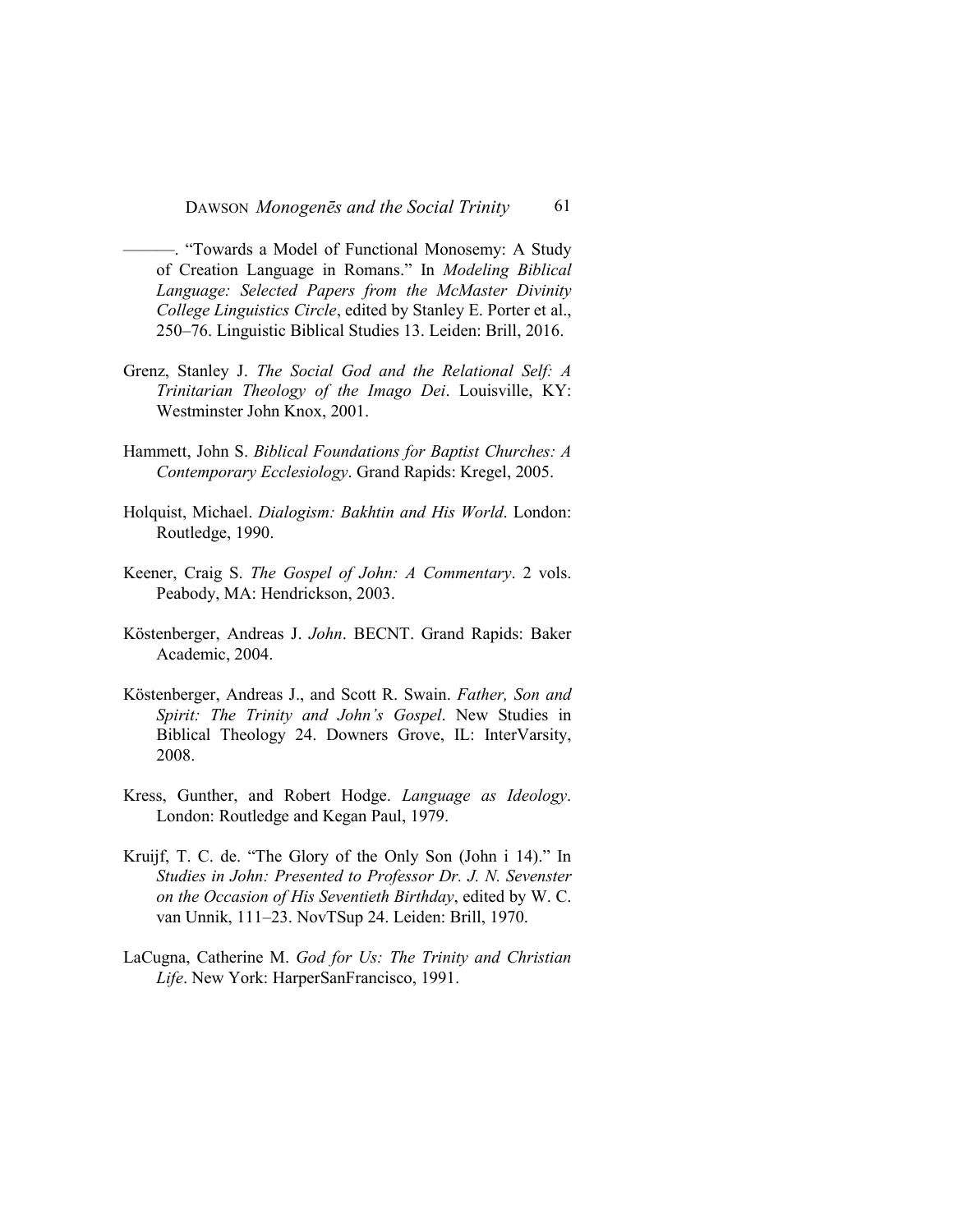- Leckie-Tarry, Helen. *Language and Context: A Functional Linguistic Theory of Register*. Edited by David Birch. London: Pinter, 1995.
- Lemke, Jay L. "Interpersonal Meaning in Discourse: Value Orientations." In *Advances in Systemic Linguistics: Recent Theory and Practice*, edited by Martin Davies and Louise Ravelli, 82–104. Open Linguistics Series. London: Pinter, 1992.
- ———. "Intertextuality and Text Semantics." In *Discourse in Society: Systemic Functional Perspectives: Meaning and Choice: Studies for Michael Halliday*, edited by Peter H. Fries and Michael Gregory, 85–114. Norwood, NJ: Ablex, 1995.
- Lindars, Barnabas. *Gospel of John*. NCBC. Grand Rapids: Eerdmans, 1981.
- Lyons, John. *Introduction to Theoretical Linguistics*. Cambridge: Cambridge University Press, 1968.
- Malina, Bruce J. *The New Testament World: Insights from Cultural Anthropology*. 3rd ed. Louisville: Westminster John Knox, 2001.
- McHugh, John F. *A Critical and Exegetical Commentary on John 1–4*. Edited by Graham N. Stanton. ICC. London: T. & T. Clark International, 2009.
- Meeks, Wayne A. *The Origins of Christian Morality: The First Two Centuries*. New Haven: Yale University Press, 1995.
- Metzger, Bruce M. *A Textual Commentary on the Greek New Testament*. 2nd ed. Stuttgart: Deutsche Bibelgesellschaft, 1994.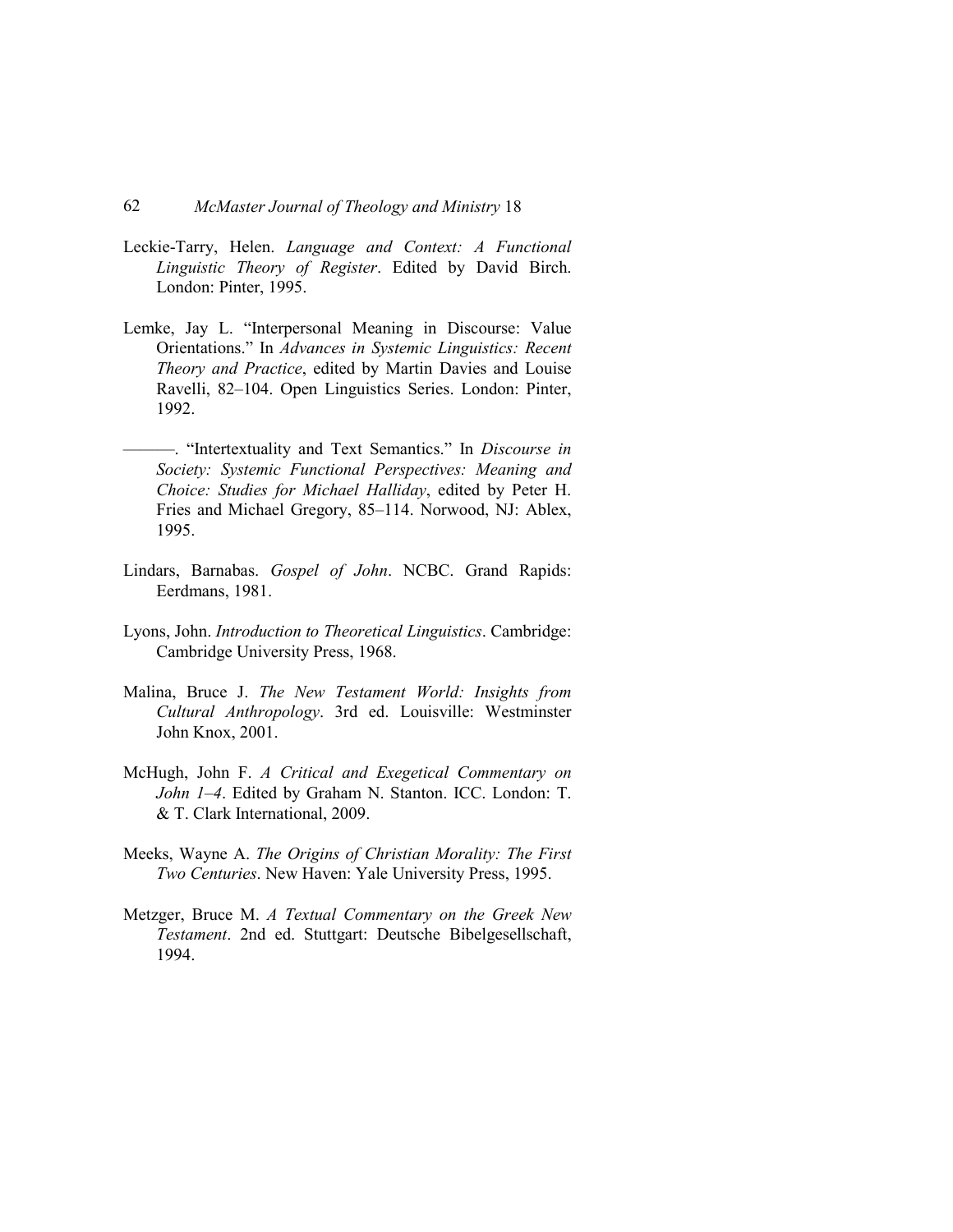- Moltmann, Jürgen. "God in the World—the World in God." In *The Gospel of John and Christian Theology*, edited by Richard Bauckham and Carl Mosser, 369–81. Grand Rapids: Eerdmans, 2008.
- ———. *The Crucified God: The Cross of Christ as the Foundation and Criticism of Christian Theology*. New York: Harper & Row, 1974.
	- ———. *The Trinity and the Kingdom of God: The Doctrine of God*. London: SCM, 1981.
- Moody, Dale. "God's Only Son: The Translation of John 3:16 in the Revised Standard Version." *JBL* 72 (1953) 213–19.
- Moulton, James H., and George Milligan. *The Vocabulary of the Greek Testament: Illustrated from the Papyri and Other Non-Literary Sources*. London: Hodder & Stoughton, 1914. Reprint, Peabody, MA: Hendrickson, 1930.
- Moxnes, Halvor. "What Is Family? Problems in Constructing Early Christian Families." In *Constructing Early Christian Families: Family as Social Reality and Metaphor*, edited by Halvor Moxnes, 13–41. New York: Routledge, 1997.
- "OpenText.org Annotation Model" [n.d.], http://opentext.org/ model/introduction.html.
- Pannenberg, Wolfhart. *Systematic Theology*. 3 vols. Translated by Geoffrey W. Bromiley. Grand Rapids: Eerdmans, 1991.

———. *Theology and the Kingdom of God*. Philadelphia: Westminster, 1969.

Pendrick, Gerard. "*Monogenēs*." *NTS* 41 (1995) 587–600.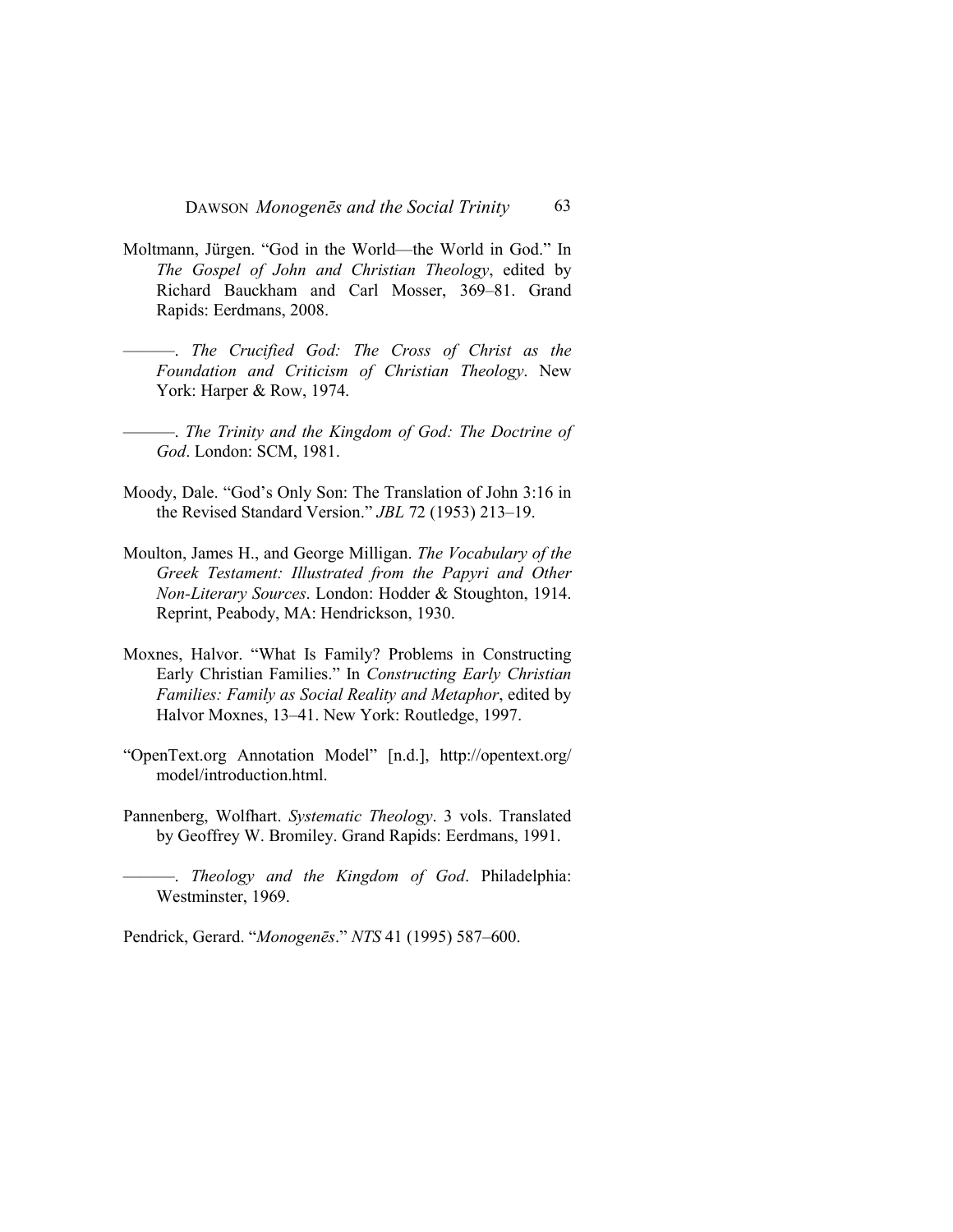- Porter, Stanley E. "Lexicons (Theological)." In *Dictionary of Biblical Criticism and Interpretation*, edited by Stanley E. Porter, 195–96. London: Routledge, 2007.
- —. "θαυμάζω in Mark 6:6 and Luke 11:38: A Note of Monosemy." *Biblical and Ancient Greek Linguistics* 2 (2013) 75–79.
- Posner, Roland. "Semantics and Pragmatics of Sentence Connectives in Natural Language." In *The Signifying Animal: The Grammar of Language and Experience*, edited by Irmegard Rauch and Gerald F. Carr, 87–122. Reprint, Bloomington, IN: Indiana University Press, 1980.
- Ruhl, Charles. "Data, Comprehensiveness, Monosemy." In *Signal, Meaning, and Message: Perspectives on Sign-Based Linguistics*, edited by Wallis Reid et al., 171–89. Studies in Functional and Structural Linguistics 48. Amsterdam: John Benjamins, 2002.
- ———. *On Monosemy: A Study in Linguistic Semantics*. SUNY Series in Linguistics. Albany: State University of New York Press, 1989.
- Silva, Moisés. *Biblical Words and Their Meaning: An Introduction to Lexical Semantics*. Rev. ed. Grand Rapids: Zondervan, 1994.
- Stambaugh, John E., and David L. Balch. *The Social World of the First Christians: Essays in Honor of Wayne A. Meeks*. London: SPCK, 1986.
- Tilborg, Sjef van. *Imaginative Love in John*. BINS 2. Leiden: Brill, 1993.
- Van der Watt, Jan G. *Family of the King: Dynamics of Metaphor in the Gospel According to John*. BINS 47. Leiden: Brill, 2000.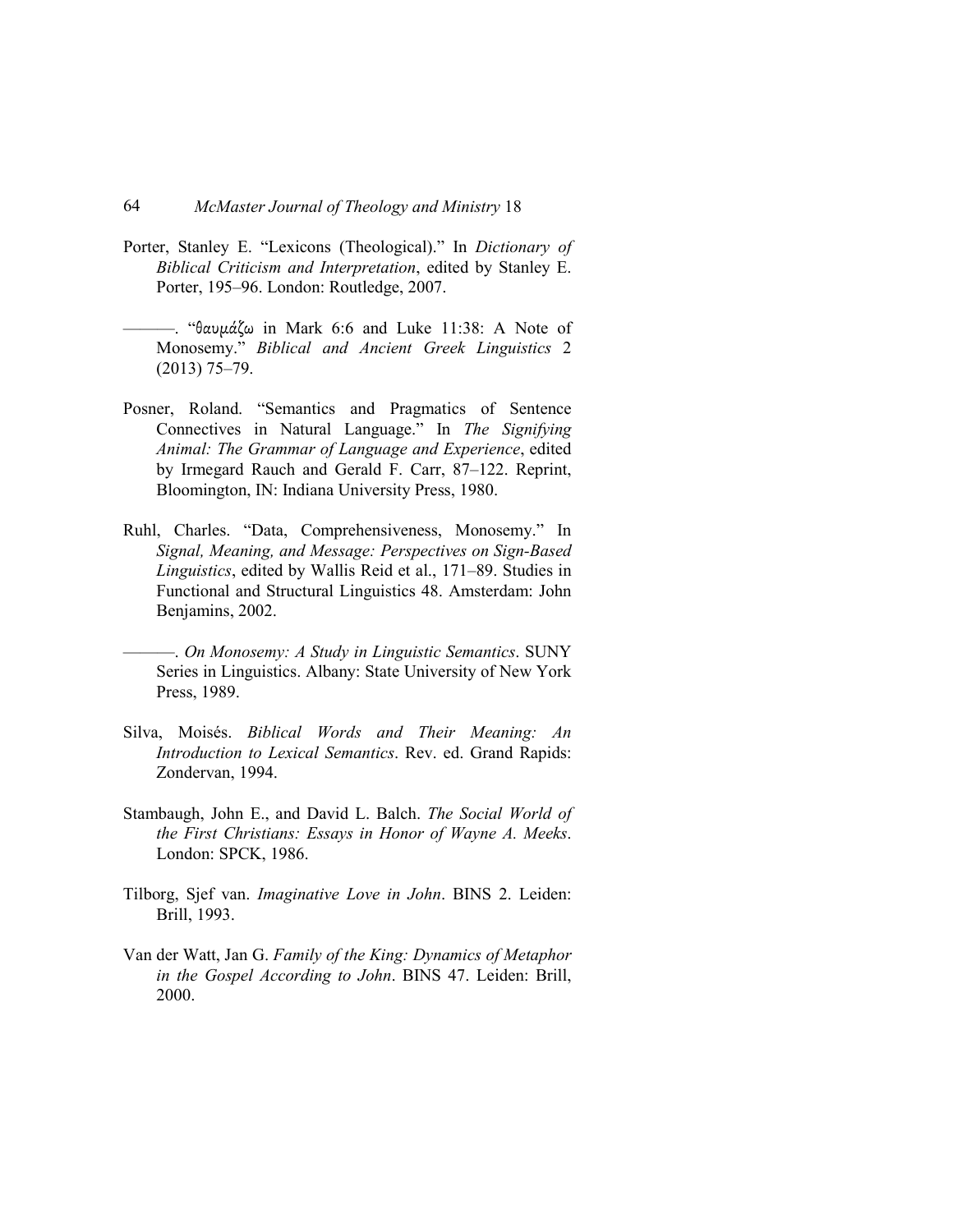DAWSON *Monogenēs and the Social Trinity* 65

- Vanhoozer, Kevin J. "Exegesis and Hermeneutics." In *New Dictionary of Biblical Theology*, edited by T. Desmond Alexander and Brian S. Rosner, 52–64. Downers Grove, IL: InterVarsity, 2000.
- Verner, David C. *The Household of God: The Social World of the Pastoral Epistles*. Chico, CA: Scholars, 1983.
- Volf, Miroslav. *After Our Likeness: The Church as the Image of the Trinity*. Sacra Doctrina: Christian Theology for a Postmodern Age. Grand Rapids: Eerdmans, 1998.
- ———. "'The Trinity Is Our Social Program': The Doctrine of the Trinity and the Shape of Social Engagement." *Modern Theology* 14 (1998) 403–23.
- Walker, William O. "John 1.43–51 and 'The Son of Man' in the Fourth Gospel." *JSNT* 56 (1994) 31–42.
- Warden, Francis M. "'Monogenēs' in the Johannine Literature." PhD diss., Southern Baptist Theological Seminary, 1938.
- Winter, Paul. "ΜΟΝΟΓΕΝΗΣ ΠΑΡΑ ΠΑΤΡΟΣ." *ZRGG* 5 (1953) 335–65.
- Wright, N. T. *Paul: In Fresh Perspective*. Minneapolis: Fortress, 2009.
- Xue, Xiaxia E. "An Analysis of James 2:14–26, with Special Reference to the Intertextual Reading of Abraham and Ahab." In *Light from Linguistic Criticism in the Letter of James: Whole Grains from "Straw*,*"* edited by James D. Dvorak and Zachary K. Dawson. McMaster Biblical Studies Series. Eugene, OR: Wipf and Stock, forthcoming.